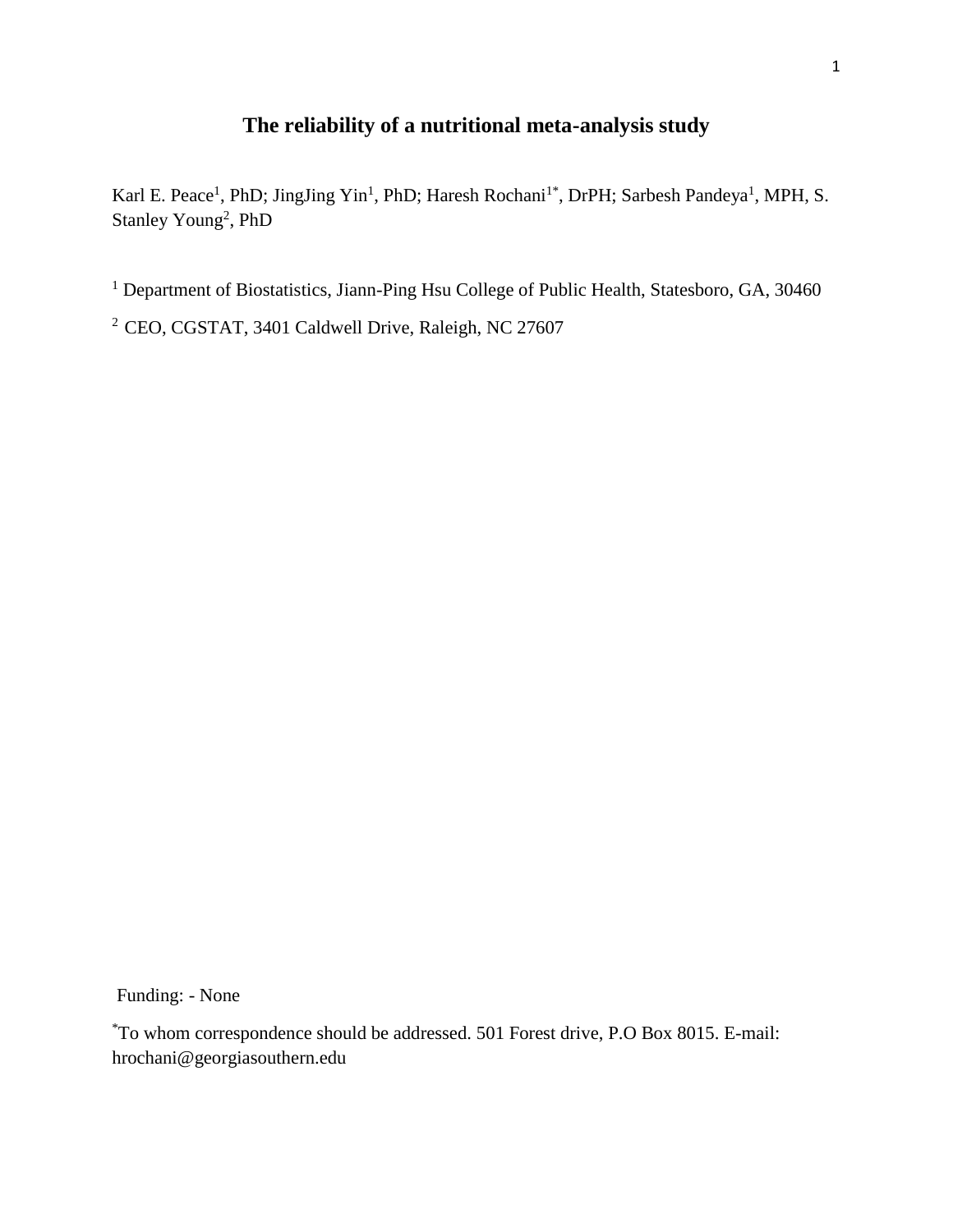### **Abstract**

**Background:** Many researchers have studied the relationship between diet and health. Specifically, there are papers showing an association between the consumption of sugarsweetened beverages and Type 2 diabetes. Many meta-analyses use individual (primary) studies that don't adjust for multiple testing or multiple modeling – and thus provide biased estimates of effect. Hence the claims reported in a meta-analysis paper may be unreliable if the primary papers do not ensure unbiased estimates of effect.

**Objective**: Determine (i) the statistical reliability of 10 papers **and** (ii) indirectly the reliability of the meta-analysis study.

**Method**: We obtained copies of each of the 10 primary papers used in a meta-analysis paper and counted the numbers of outcomes, predictors, and covariates. We estimated the size of the potential analysis search space available to the authors of these papers; i.e. the number of comparisons and models available. The potential analysis search space is the number of outcomes times the number of predictors times  $2<sup>c</sup>$ , where c is the number of covariates. Since we noticed that there were differences between predictors and covariates cited in the abstract and in the text, we applied this formula to information found in the abstracts, Space A, as well as the text, Space T, of each primary paper.

**Results**: The median and range of the number of comparisons possible across the primary papers are 6.5 and (2 - 12,288), respectively for the abstracts, and 196,608 and (3,072 -117,117,952), respectively for the texts. Note that the median of 6.5 for Space A is misleading as each primary study has 60-165 foods not mentioned in the abstract.

**Conclusion**: Given that testing is at the 5% level and the number of comparisons is very large, nominal statistical significance is very weak support for a claim. The claims in these papers are not statistically supported and hence are unreliable. Thus, the claims of the meta-analysis paper lack evidentiary confirmation.

**Key words**: observational studies, nutritional epidemiology, reliability of claims, multiple testing, multiple modeling, meta-analysis.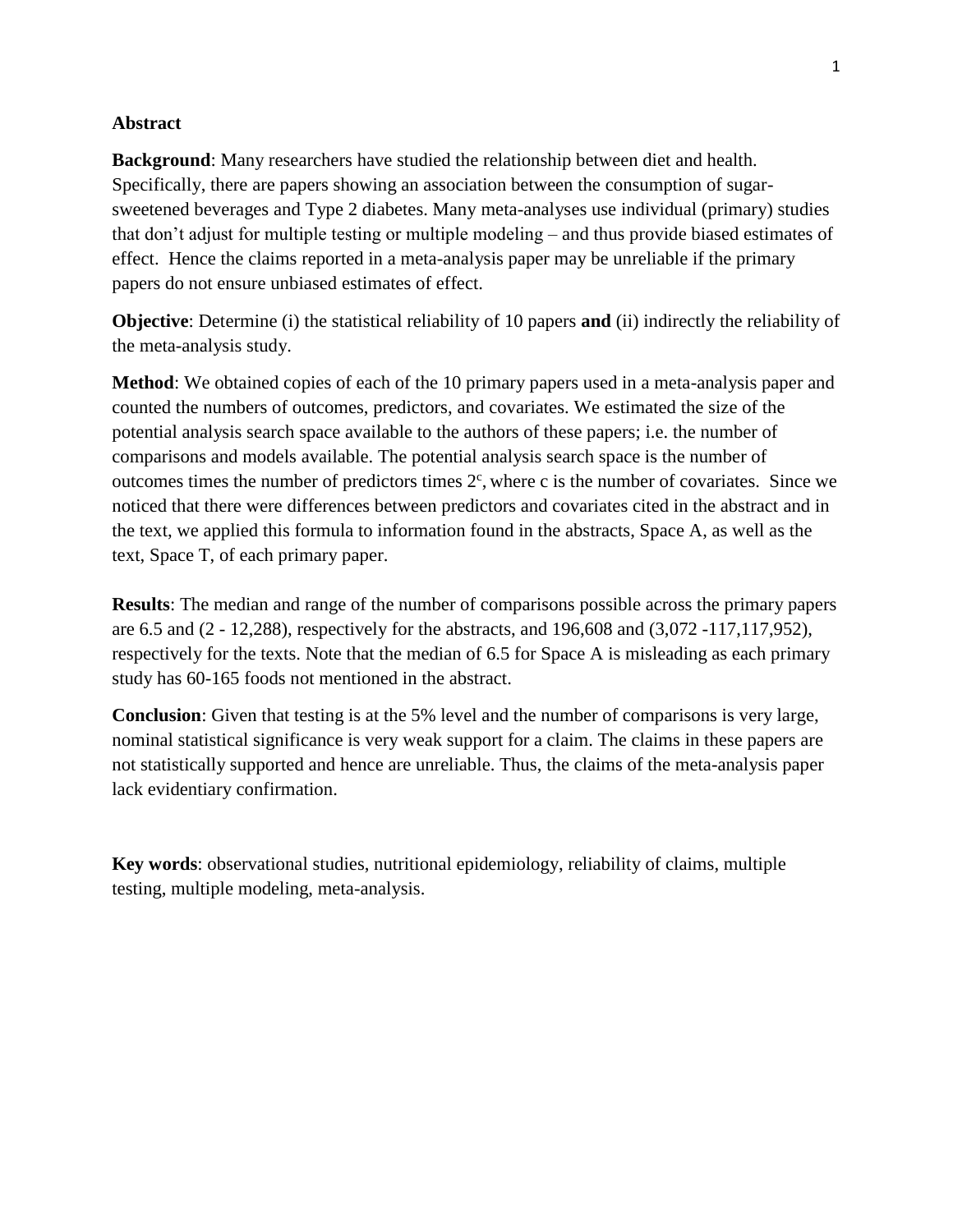### **1.0** Summary of logic of this paper

Often a paper is presented as a story where certain items are highlighted; items that do not fit the story are sometimes omitted; the reader must wait to the end to see how it all turns out. Here the items are too complex for a simple story so we outline the internal logic of our study to assist the reader. The paper fills in details and offers justifications.

First, claims coming from observational studies most often do not replicate. Second, using simple counting, we determine search spaces, the number of questions at issue, in the ten primary papers used in a meta-analysis study. Multiple testing and multiple modeling, MTMM, are well-known problems of observational studies that can produce small (invalid) p-values. Although MTMM are well-understood, in practice they are often ignored. Next, we note that if a false positive p-value is used to claim an effect, it derives from a biased estimate of a treatment effect. Finally, a fundamental requirement of a meta-analysis is unbiased estimates of effect from the primary studies. Multiple testing and multiple modeling produce false, small p-values and biased estimates of treatment effects, which in turn make the meta-analysis unreliable/invalid.

#### **2.0 Reliability of observational studies**

### **2.1 Observational Studies**

Epidemiology exhibits a notoriously poor record of reproducibility of published findings going back at least as far as Feinstein (4) and Mayes et al. (5); they found papers on both sides of the questions which were current at that time. There are continuing complaints about the reliability of observational studies: Taubes and Mann (6), Ioannidis (7), Kaplan et al. (8), Young and Karr (9), and Breslow (10, 11) to name a few. Breslow commented that "*contradictory results emanating from a plethora of irreproducible observational studies have contributed to the lack of esteem with which epidemiology is regarded by many in the wider biomedical community*." Even the popular press is speaking up; Taubes (12) and Hughes (13) are two examples. See also Wikipedia (14) Replication crisis. Ominously, there may be actual misuse and/or even deliberate abuse of model fitting methods; see Glaeser (15), Young and Karr (9). Two groups of researchers using the same observational data base found that a treatment both caused, Cardwell et al. (16), and did not cause, Green et al. (17), cancer of the esophagus. Recently Schoenfeld and Ioannidis (18) found similar problems with nutritional studies, a review of ingredients in a cookbook.

The state of published scientific claims is sufficiently suspect that a consumer should start with the presumption that any claim made is as likely as not to be wrong (it will fail to replicate) and any treatment effect is likely biased. False positive p-values and biased estimates of treatment effects come in pairs.

#### 2.2 The nature of a meta-analysis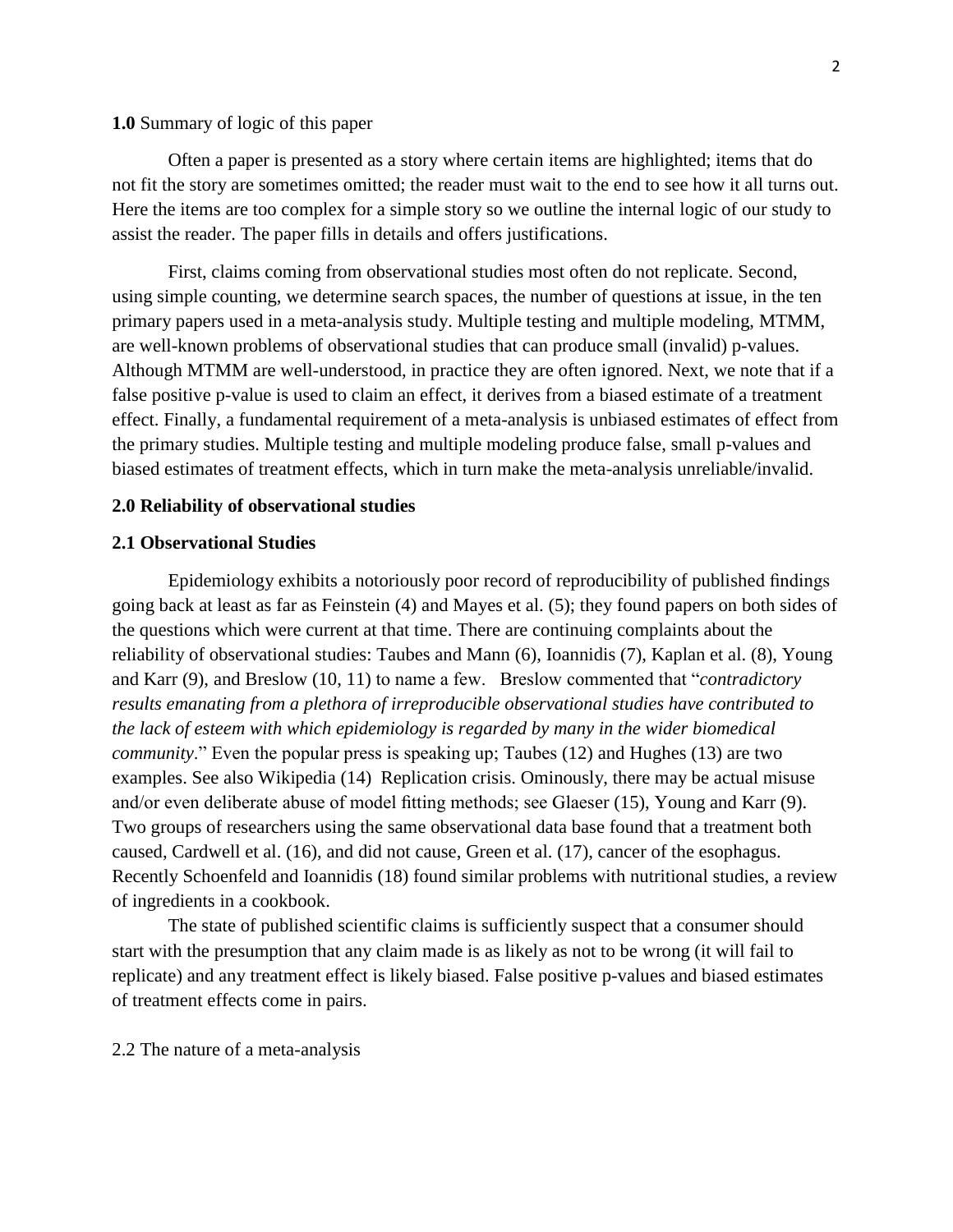In a meta-analysis, an effect estimate (statistic), e.g. a mean, a ratio, etc., is taken from each primary paper and combined, e.g. average, weighted average, to give a better measure of some finding, Chen and Peace (1) and Ehm (2). *Key requirements of the statistics (measures of effects) coming from primary papers used in a meta-analysis are that the statistics are independent and unbiased, Boos and Stefanski (3).* For a meta-analysis of randomized studies, these conditions are usually met; the papers are independent and randomization gives unbiased estimates. There still may be bias, e.g. non-adherence.

In randomized clinical trials (RCTs), very careful attention is given to the statistical analysis. A protocol, with a statistical analysis section (SAS) and a statistical analysis plan (SAP), is developed and agreed to by the interested parties, often a drug company and the FDA, *before* the study starts. One of the major concerns is the control of false positive results - a biased answer, which can be accomplished by using methods that preserve the overall experiment-wise error or false positive rate at a level of 5% or smaller.

Contrast the typical nutritional, Food Frequency Questionnaire, FFQ, observational study with a RCT. Each food is analyzed separately and sometimes in combinations. Multiple outcomes can be examined and the multiple food variables can be used as predictors. The analysis can be adjusted by putting multiple covariates into and out of the model, e.g. age, gender. There is usually no written protocol. For these factors (outcomes, predictors, covariates), there is no standard analysis strategy. The improvised strategy is often try-this-and-try-that. Under these circumstances, the analysis is essentially exploratory and the validity of claims/conclusions need further investigation.

### **2.3 Our thesis**

Our thesis is that these FFQ papers are essentially exploratory - not confirmatory. In an exploratory study, typically many questions are at issue and analysis methods can be modified to meet the situation; in a confirmatory study, the entire study process is specified in a protocol, the outcome and predictor are specified, and statistical error is controlled, etc. In addition, there may be publication bias, negative studies are either not reported or they are rejected by editors and referees.

A major contribution of this research is to show that the analysis strategy used in the 10 primary papers produce biased statistics, which are unsuitable for inclusion in a meta-analysis study. Again, the potential for multiple testing and multiple modeling to bias results is wellknown, but this problem is typically ignored in FFQ studies.

## **3.0 Data**

Malik (19) with a meta-analysis looks at sugar-sweetened beverages and the risk of metabolic syndrome and type 2 diabetes, hereafter referred to as Malik. We examine the 10 primary papers (20-29) upon which the meta-analysis is based.

### **4. Methods**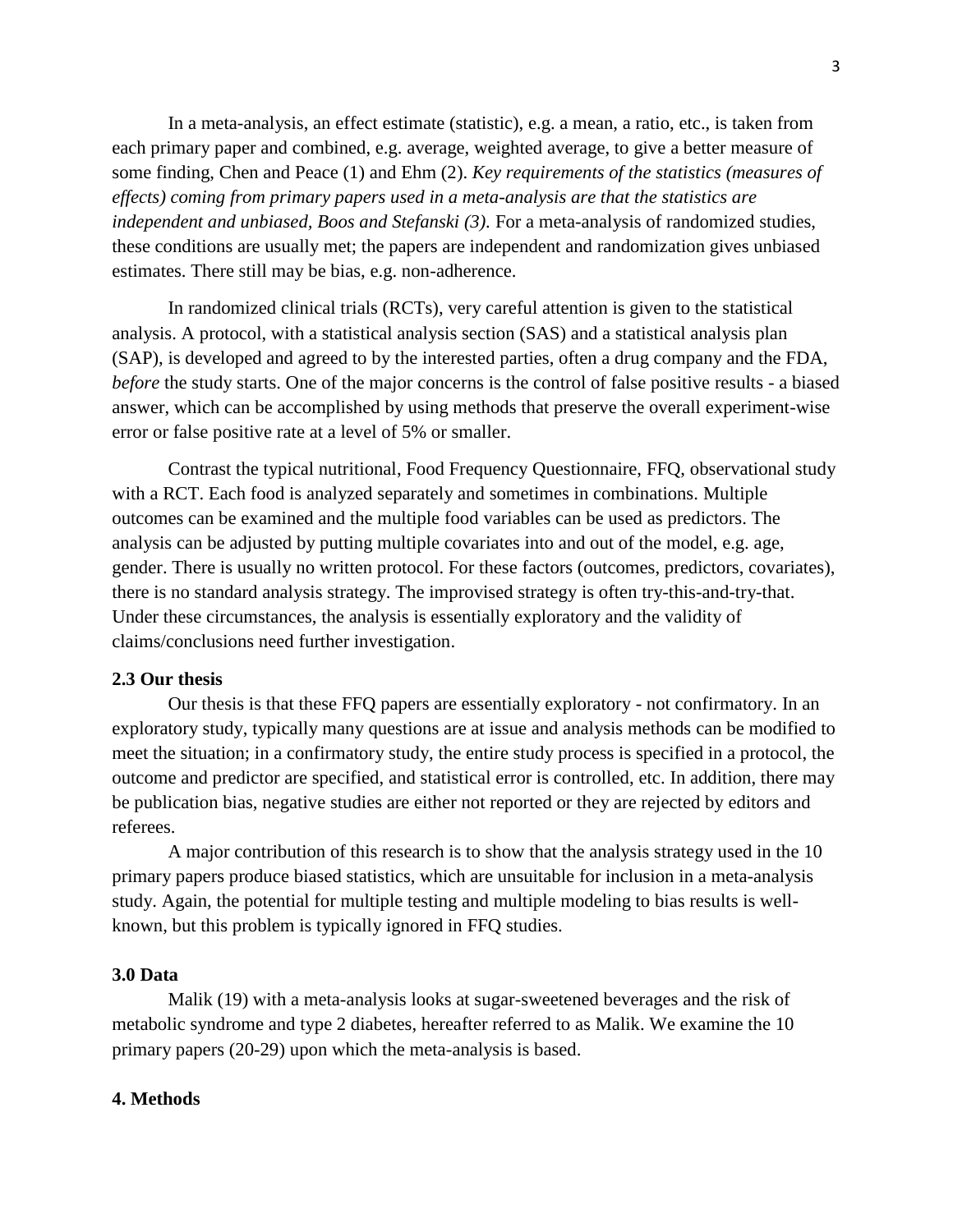### **4.1 Operation**

A protocol and data extraction form (DEF) were developed (Appendix) and the methods therein followed. Two teams were formed, each consisting of an Assistant Professor, a DrPH student and a Master's level student of Biostatistics. Membership of the teams was determined randomly. The 10 primary papers were randomly assigned in a balanced fashion to the two teams. Each team carefully reviewed the assigned 5 papers, extracted data therefrom in period 1 and filled in the DEF. The 5 papers reviewed by Team 1 were then crossed over to Team 2 for review and data extraction and vice versa. Differences in extraction results from the DEF between the two teams were resolved by the Co-PIs. A final DEF was completed for each paper. All final DEFs were posted to the study folder on the Google drive in PDF format. All final DEFs are available as supplemental material.

### **4.2 Screening and Evaluation**

We read the meta-analysis and primary papers, filled in the data extraction form (DEF), and requested raw data from the lead author of each primary paper. Data extracted were: sample sizes, p-values, relative risks, confidence limits outcomes, predictors, covariates and funding sources. The counting of covariates is difficult as they can appear throughout the paper. Also, the number of potential covariates might be larger than the count as some are not mentioned in the paper.

Functions of these counts were used to estimate the potential size of the analysis search space available to the researcher; i.e. the number of comparisons and models available. The potential analysis search space for each primary paper was computed as the number of outcomes times the number of predictors times  $2<sup>c</sup>$ , where c is the number of covariates. This formula was applied to information found in both the abstract (Space A) as well as the text (Space T) of each primary paper.

### **5.0 RESULTS**

Across the 10 studies (Table 1), sample sizes ranged from 4,304 to 91,249, with a median of 28,897 and a total of 332,357; smallest nominal P-Values ranged from 0.0001-0.001; and largest reported relative risk (RR) ranged from 1.23 – 5.06 with a median of 2.07. Eighty percent (80%) of the studies reported only government funding, 10% reported both government and nongovernment funding and 10% was unfunded.

The number of outcomes, predictors, and covariates for each of the 10 primary papers appear in Table 2. The range and median of the number of comparisons possible across the primary papers are (2 - 12,288) and 6.5, respectively for Space A (Table 3**)**, and (3,072 - 117,117,952) and 196,608, respectively for Space T (Table 4**)**. None of the 10 papers mention correcting for multiple testing or multiple modeling. There is no evidence of adjusting for multiplicities of any kind. All papers appear to test at the 5% level.

As it is impossible to "prove a negative," it is the responsibility of a researcher making a claim to provide strong evidence in support of the presumed positive claim. Given the multiple testing and multiple modeling, none of these papers provide strong evidence for their claims.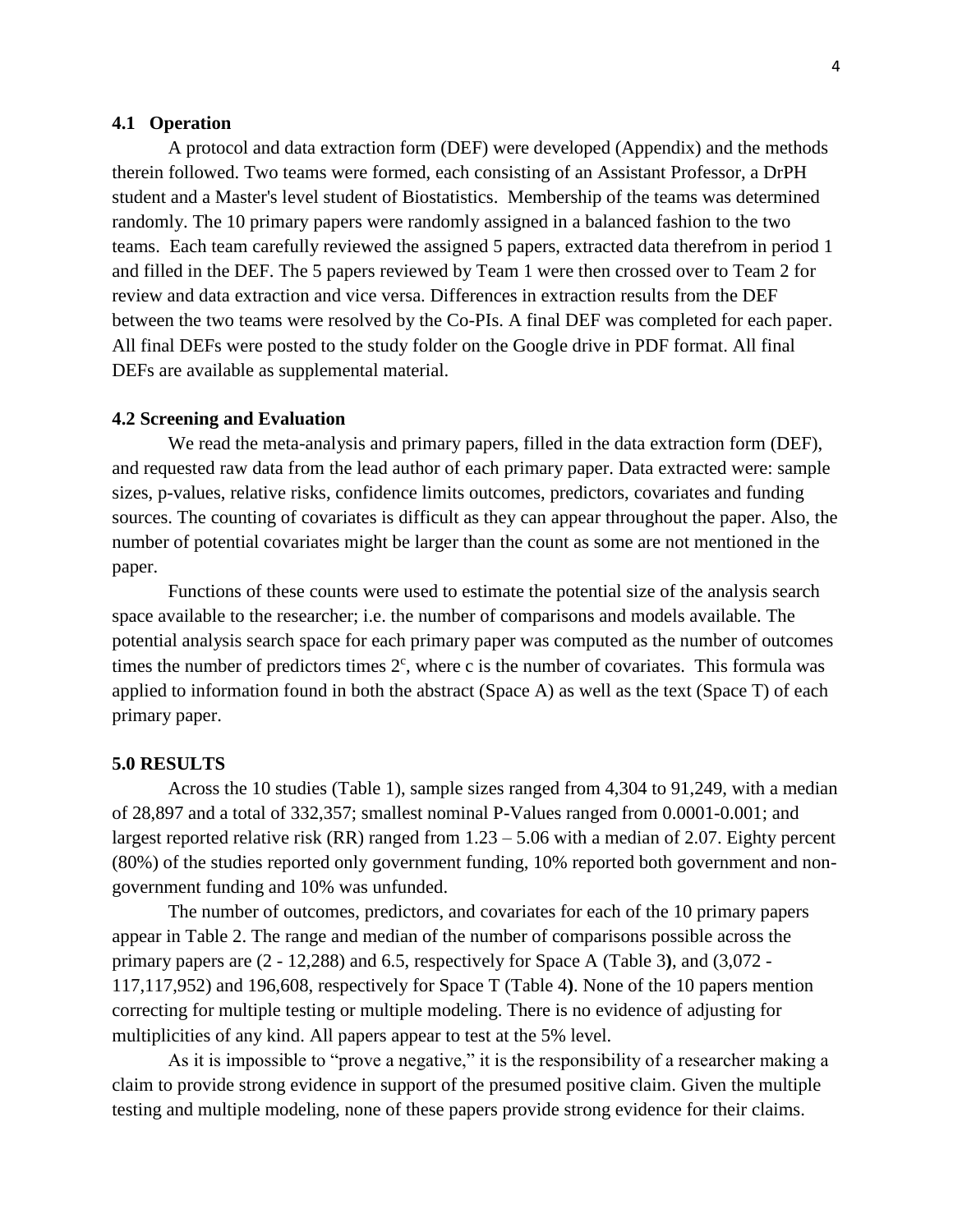Any claim made could easily be a false positive. Note that each of the 10 primary papers should be examined separately for the validity of inferences. They must stand on their own before they can be considered for combining in a meta-analysis. As the statistics used in the primary papers do not provide valid evidence for the claim, the validity of the claim from the meta-analysis paper is questionable.

## **Expected order statistics and corresponding p-values**

It is useful to review order statistics, their expected values and their relation to expected p-values as a function of the number of observations in a sample. If a random sample is taken from a population, and the objects are ordered from smallest to largest, the reordered objects are called order statistics. The value of the largest order statistic in the sample does not change from its value in the unordered sample, but it is different. It is the largest number in the sample. The larger the sample, the larger is the expected value of the largest object (**see Table 5**). Consider a sample from the normal distribution with a mean of zero and a standard deviation of one. If there are 10 objects in the sample, then the expected value of the largest object is 1.54.

Besides the expected value, the p-value for a z-test against the value zero is given. We expect the largest value in a sample of 10 to be about 0.5 standard deviations above the mean. Now look down Table 5. As sample size (N) increases, the expected value of the largest order statistic increases. In a sample of 30, we expect the largest order statistic, by chance alone, to be about 2.04 standard deviations larger than the mean (of zero). The corresponding (unadjusted) p-value is 0.0495, which would be nominally statistically significant.

As the numerical value of the largest order statistic is the same as its value in the sample, the fact that it is an order statistic is often overlooked, which we consider a grave mistake as it is biased; i.e. its expected value is not zero. It is wrong to consider the largest order statistic as if it were a random observation! It is common to adjust p-values when there are many questions at issue to control the false positive error rate. This Table can be used to remind a researcher that the value of an object can be large by chance alone and that a p-value can be small, again by chance alone. The larger the sample, the larger will be the value of the largest order statistic and the smaller will be the p-value.

If, after adjustment, a p-value is not statistically significant, the researcher needs to keep in mind that the corresponding experimental value is an order statistic and needs to be judged by expected values of order statistics, not as if it were a random value from the distribution in question.

The researcher can "cut" a continuous distribution to create ordered groups. The low group can be used as a reference group and the other groups can be compared to the reference group. The set of groups can be tested for linear trend. In Table 7, the number of p-values displayed in each paper is given as #Tests.

\_\_\_\_\_\_\_\_\_\_\_\_\_\_\_\_\_\_\_\_\_\_\_\_\_\_\_\_\_\_\_\_\_\_\_\_\_\_\_\_\_\_\_\_\_\_\_\_\_\_\_\_\_\_\_\_\_\_\_\_\_\_\_\_\_\_\_\_\_\_\_\_\_\_\_\_\_\_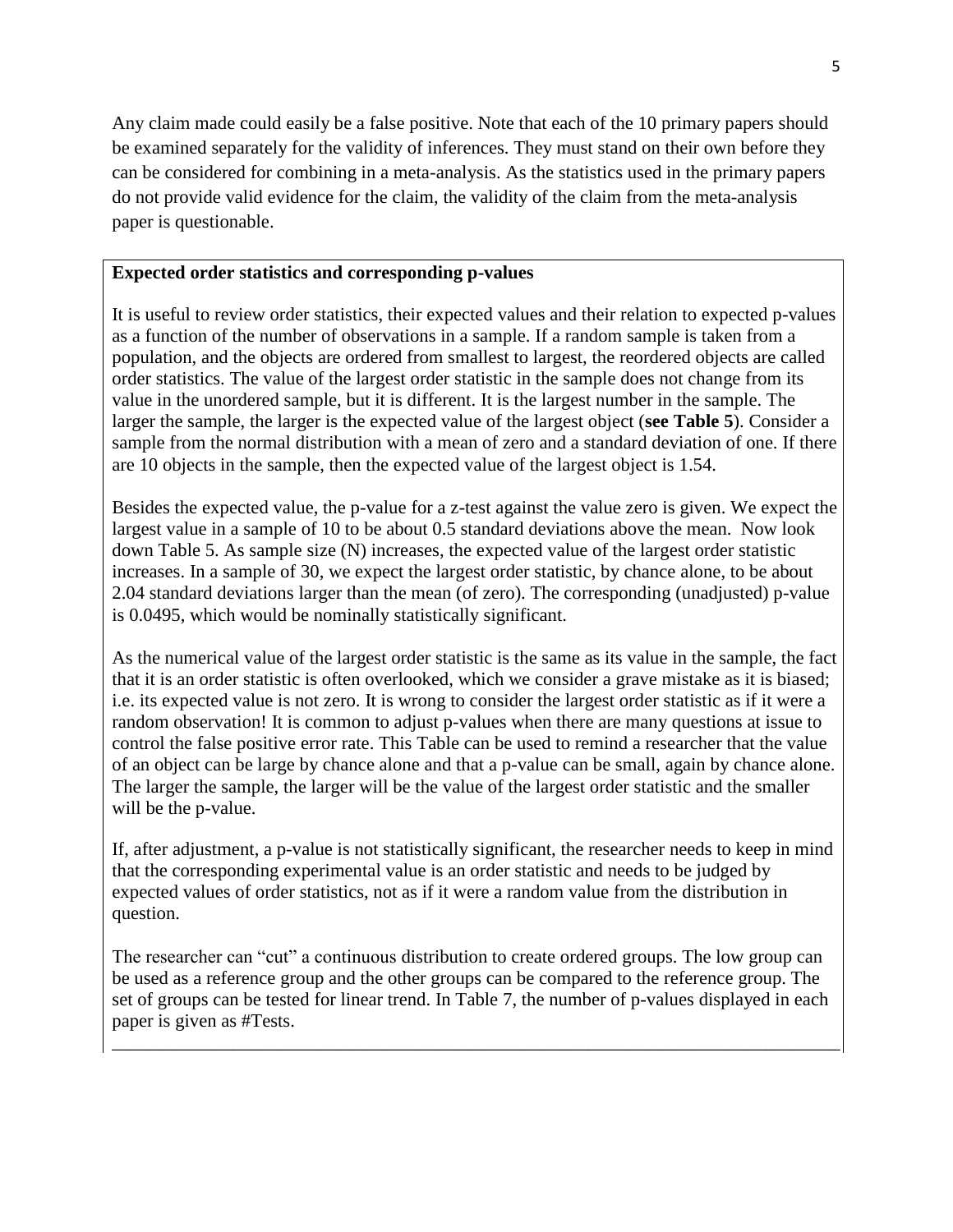To make things concrete, suppose that there are 60 questions at issue in a study, and to simplify this discussion, assume the questions are independent of one another, then by chance alone we would expect to see a mean value of 2.31 standard deviations and a p-value of 0.027 for the largest order statistic. Without taking order statistics and multiple testing into account, we would declare statistical significance AND we would not expect the result to replicate. We would have a false positive. Taking the value of 2.31 to a meta-analysis would bias the metaanalysis and therefore would be misleading. The classic reference for computing the expected value of order statistics is Royston (30) who also quotes a well-known formula by Blom (31).

Statistics from Table 1 of Malik (19) were extracted and placed in our Tables 6 and 7. Using their Risk Ratios and Confidence Limits we computed z-tests, unadjusted and adjusted pvalues. Note that in our Tables 6 and 7, we have two rows for Nettleton, one for diabetes and one for metabolic syndrome. After Bonferroni adjustment, there are no statistically significant results, which implies that the observed risk ratios are biased. With the raw data, we could use resampling to compute more accurate adjustments, Westfall and Young (32).

Table 7 gives more characteristics related to statistical testing. We note the number of foods used in the food frequency questionnaires, FFQs. The number varies from a low of 61 to a high of 165. Each of these foods could be used individually or in combination as a predictor of the health effect. The number of covariates given explicitly in Table 2 of Malik (19) is given as Total. Note that their counts of covariates are smaller than the number of covariates we counted (Table 4). Clearly, the number of covariates mentioned in the abstract (Table 4), is an underestimate of the number of covariates in play.

It is common to group the predictors. In this case, the number of groupings varies from 3 to 5. Using these groupings, the researchers tested for a linear trend, outcome versus ordered group, and they also tested the highest group against the lowest group so there were two dose response tests. The number of groupings could be selected to affect the results. Finally, each paper presents many reported p-values, #Tests. None of the primary papers reported any adjustment for multiple testing or multiple modeling, nor did they point to a registered protocol.

#### **DISCUSSION**

The first point to make is that the authors of the primary papers were, in effect, doing exploratory analyses. The analysis search space for each paper was vast and nominal statistical significance of 5% is, at best, a screen, not confirmatory in any sense. A major multiple testing dilemma occurred in the 1990s when genomics came on line. Lander and Kruglyak (32) argued that for claims to be believable there should be multiple testing correction over the entire analysis search space. None of the ten primary papers we examined performed any adjustment for multiple testing or multiple modeling and that appears to be the norm for analysis of Food Frequency Questionnaires, FFQs. By listing multiple outcomes, multiple predictors, and multiple covariates, the authors of these ten papers essentially declare their work exploratory. As the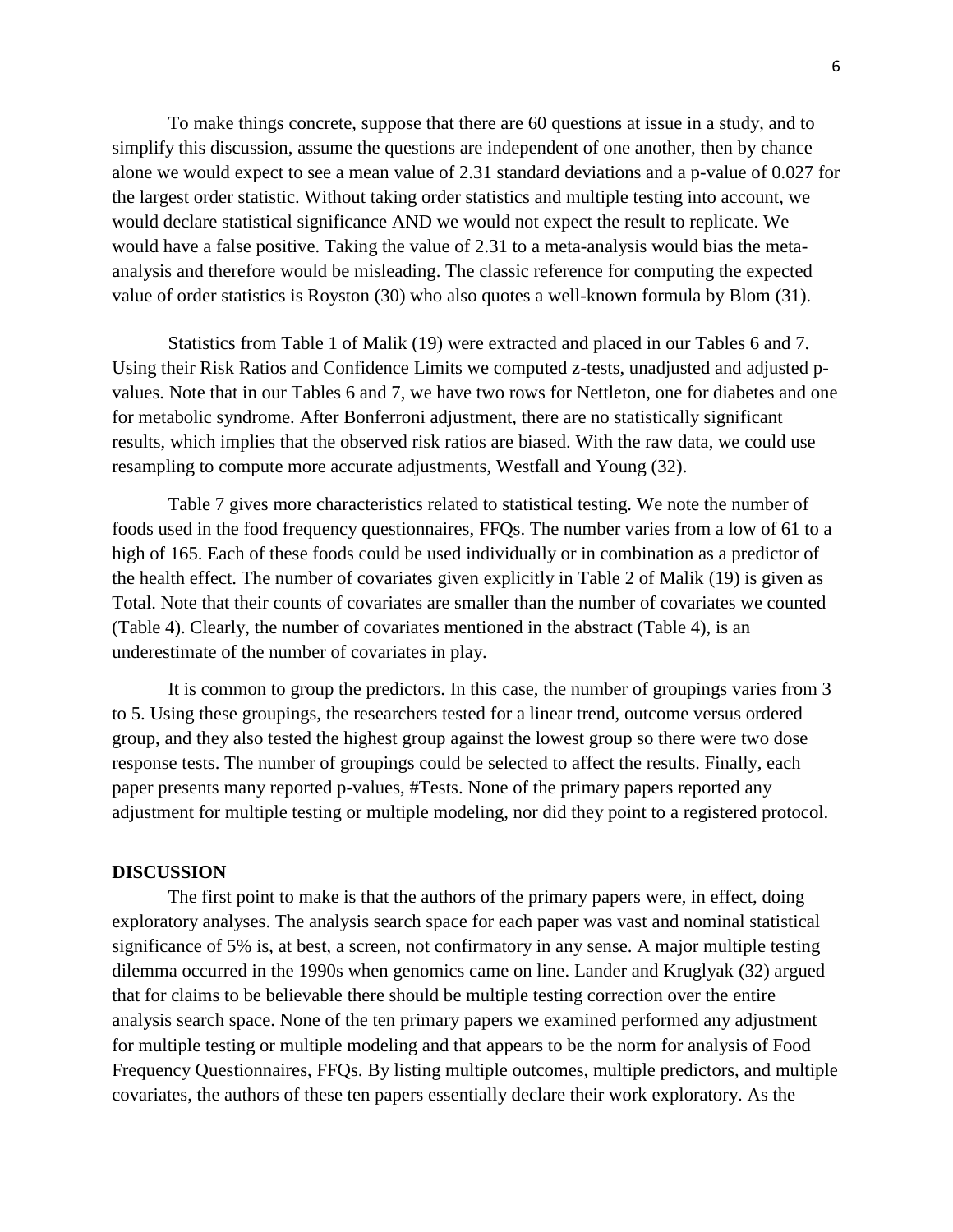authors of the primary studies pointed to no protocol, provided no data, and made no multiplicity or modeling adjustments, the reader is left without much recourse other than to consider the papers exploratory.

Two recent books by Harris (34) and Chandler (35) note that multiple testing, which they term p-hacking, and justifying a test of hypothesis AFTER looking at the data, HARKing (Hypothesizing After the Results are Known) are very common and of course upset the validity of p-values and would bias any associated statistics.

Here is a missing insight. In real science, a hypothesis is refined and then retested with new data on a more restricted question. The protocol is written before the new data is analyzed. There is statistical error control. There is often replication. We should give greater credence to the results of the new, more definitive study. If it is positive, we say the hypothesis is supported, standard Karl Popper reasoning. If the new study fails, we consider abandoning the hypothesis and spend science resources on some other problem.

In FFQ studies there are  $\sim 60$  to  $\sim 130$  food questions and many of these food questions are repeated from one study to another. If the covariates are fixed in a protocol so they do not introduce model variation, then nutrition studies that use FFQs in addition to making claims for positive findings, offer an opportunity for replicating findings (or not) from other studies. The statistical analysis of each food is easily accomplished with a few lines of code. A p-value plot would facilitate examination of all the questions, Schweder and Spjøtvoll (36) as was done in Young et al. (37).

It is rather routine for a researcher not to submit negative papers for publication as the belief is that editors are likely to reject negative papers. Informal conversations with multiple authors of published negative studies support the difficulty of getting them published. Across the board, negative studies have a more difficult time getting published. Given that negative papers are typically not published, eventually, we can have serious publication bias, positive studies are accepted as they support the current paradigm and negative studies are rejected. As far as we know, observational studies used as primary studies in meta-analyses are not routinely examined for multiple testing and multiple modeling biases. For more discussion of publication bias see Wikipedia (14), Publication bias.

Humans like good stories, which becomes a useful art in the writing of a scientific paper. Authors can accentuate positive papers and downplay or even omit negative papers, Kabat (38). It is very easy for presumptively neutral researchers to become believers in their own claim, Feynman (38) among many others, or an existing popular paradigm, e.g. Kuhn (39).

Kuhn (39) noted that it is very difficult to overturn an existing scientific paradigm. Those doing nutrition and health effects research should be held to strict scientific standards: state if a study is exploratory, refine claims coming from an exploratory study for a confirmatory study, and most importantly, make data sets and analysis code available, etc.

Scientifically and logically, it is not possible to prove a negative so to make a public health claim, an investigator should provide strong evidence - an analysis that names all the questions at issue, and fairly adjust for multiple testing and multiple modeling. None of the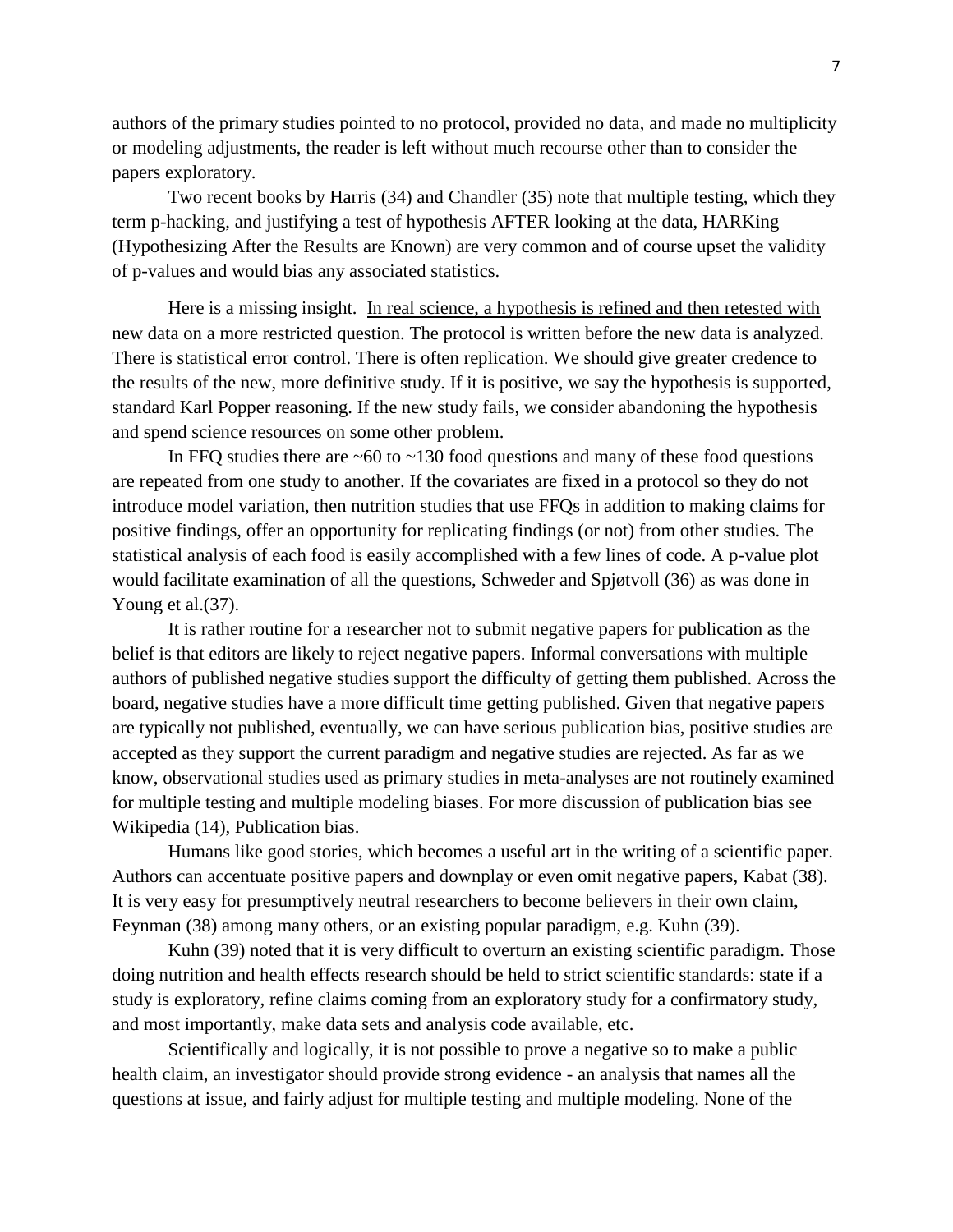claims made in the 10 primary papers can be considered reliable due to potential bias, and hence they are inappropriate for inclusion in a meta-analysis.

We, the science community, are not recognizing that authors are doing exploratory data analysis over and over, year after year. They look at multiple outcomes, multiple causes, any number of covariates, and any number of predictors. They try this and try that analysis and publish a paper if they get a p-value less than 0.05 where a plausible story can be made (34, 35, 38). If they fail to find "statistical significance," then it appears that they simply do not publish. Those doing meta-analyses need to realize the problem to their work. Authors, editors, and consumers can become true believers in a false paradigm.

Finally, the lead author of each of the 10 primary papers was contacted twice asking if data used in their paper were available. None of the authors provided their analysis data set. Unfortunately, it is common for authors not to provide their analysis data set. Without access to the data sets, it is not possible to adjust the analysis for multiple testing and multiple modeling. From what is available in the papers and as summarized in Table 1 of Malik (19), it appears that none of the claims made in the 10 primary papers would be statistically significant after adjustment. The data should be made public so that the analyses can be corrected for the bias introduced by multiple testing and multiple modeling.

### **SUMMARY**

Ten primary papers used in the meta-analysis study by Malik et al. (19) were carefully examined with respect to the range of analysis options open to the researcher, and the size of the analysis search space. The search space for each paper is large (in many cases vast) considering all the questions possible, so that testing claims at a nominal 0.05 is problematic. Meta-analysis using these papers should also be considered unreliable until the reliability of the underlying primary papers is assessed or confirmatory studies are run.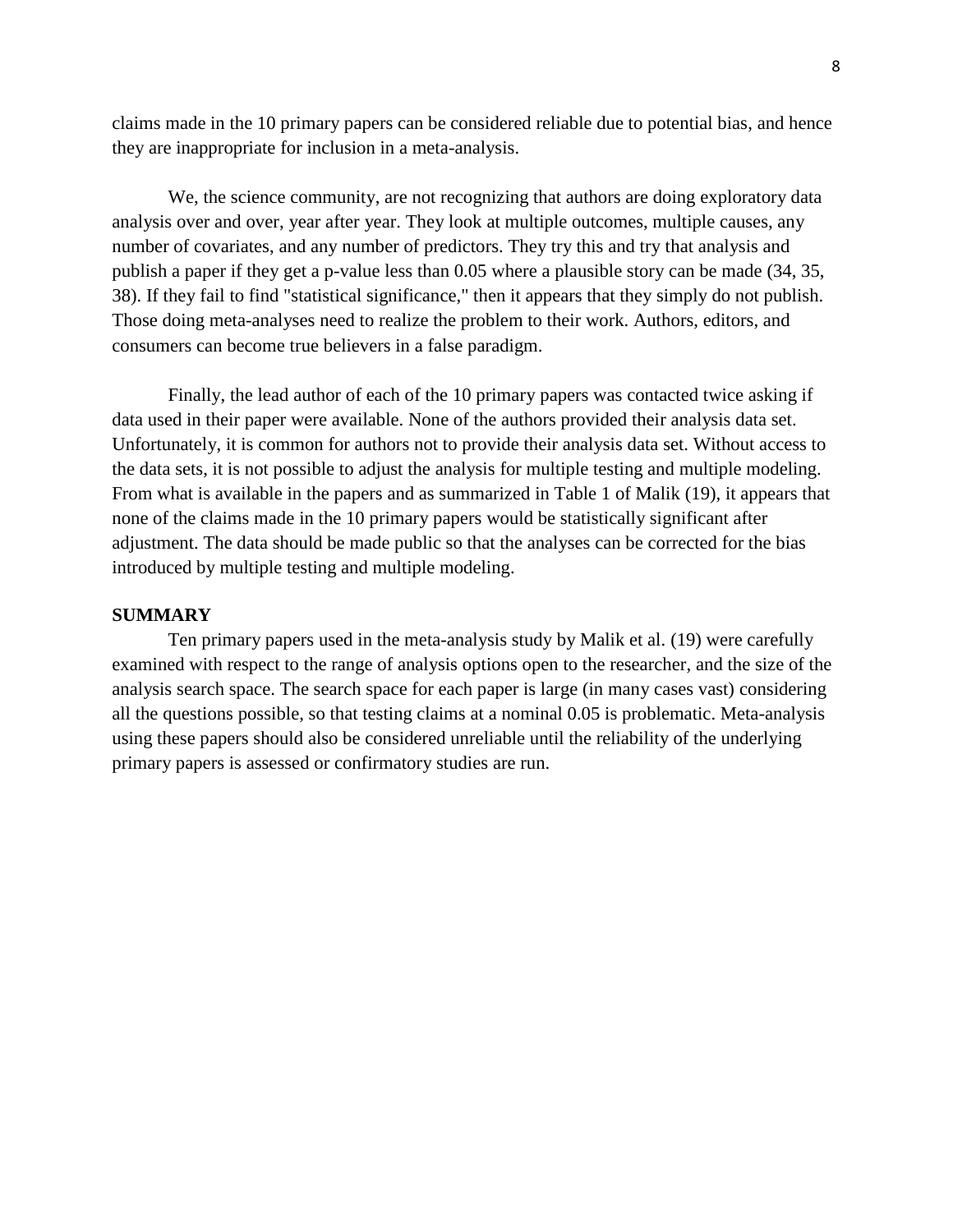## **REFERENCES:**

- 1. Chen D-GD, Peace KE. Applied meta-analysis with R: CRC Press, 2013.
- 2. Ehm W. Meta-analysis Of mind-matter experiments: A statistical modeling perspective. Mind and Matter 2005;3(1):85-132.
- 3. Boos DD, Stefanski L. Bayesian Inference. Edtion ed. Essential Statistical Inference: Springer, 2013:163-203.
- 4. Feinstein AR. Scientific standards in epidemiologic studies of the menace of daily life. Science 1988;242(4883):1257-64.
- 5. Mayes LC, Horwitz RI, Feinstein AR. A collection of 56 topics with contradictory results in case-control research. International journal of epidemiology 1988;17(3):680-5.
- 6. Taubes G, Mann CC. Epidemiology faces its limits. Science 1995;269(5221):164.
- 7. Ioannidis JP. Contradicted and initially stronger effects in highly cited clinical research. Jama 2005;294(2):218-28.
- 8. Kaplan SH, Billimek J, Sorkin DH, Ngo-Metzger Q, Greenfield S. Who can respond to treatment?: Identifying patient characteristics related to heterogeneity of treatment effects. Medical care 2010;48(6):S9-S16.
- 9. Young SS, Karr A. Deming, data and observational studies A process out of control and needing fixing. Significance 2011;8(3):116-20.
- 10. Breslow NE. Are statistical contributions to medicine undervalued? Biometrics 2003;59(1):1-8.
- 11. Breslow NE. Commentary. Biostatistics 2010;11(3):379-80. doi: 10.1093/biostatistics/kxq025.
- 12. Taubes G. Do we really know what makes us healthy. New York Times 2007;16:2007.
- 13. Hughes S. New York Times Magazine focuses on pitfalls of epidemiological trials. 2007. doi: [http://www.theheart.org/article/813719.do.](http://www.theheart.org/article/813719.do)
- 14. Wikipedia. Replication Crisis. 2016. doi: https://en.wikipedia.org/wiki/Replication\_crisis.
- 15. Glaeser EL. Researcher incentives and empirical methods. National Bureau of Economic Research Cambridge, Mass., USA, 2006.
- 16. Cardwell CR, Abnet CC, Cantwell MM, Murray LJ. Exposure to oral bisphosphonates and risk of esophageal cancer. Jama 2010;304(6):657-63.
- 17. Green J, Czanner G, Reeves G, Watson J, Wise L, Beral V. Oral bisphosphonates and risk of cancer of oesophagus, stomach, and colorectum: case-control analysis within a UK primary care cohort. BMJ 2010;341:c4444.
- 18. [Schoenfeld JD,](https://www.ncbi.nlm.nih.gov/pubmed/?term=Schoenfeld%20JD%5BAuthor%5D&cauthor=true&cauthor_uid=23193004) [Ioannidis JP.](https://www.ncbi.nlm.nih.gov/pubmed/?term=Ioannidis%20JP%5BAuthor%5D&cauthor=true&cauthor_uid=23193004) Is everything we eat associated with cancer? A systematic cookbook review. Am J Clin Nutr. 2013 97(1):127-134.
- 19. Malik VS, Popkin BM, Bray GA, Després J-P, Willett WC, Hu FB. Sugar-sweetened beverages and risk of metabolic syndrome and type 2 diabetes. Diabetes care 2010;33(11):2477-83.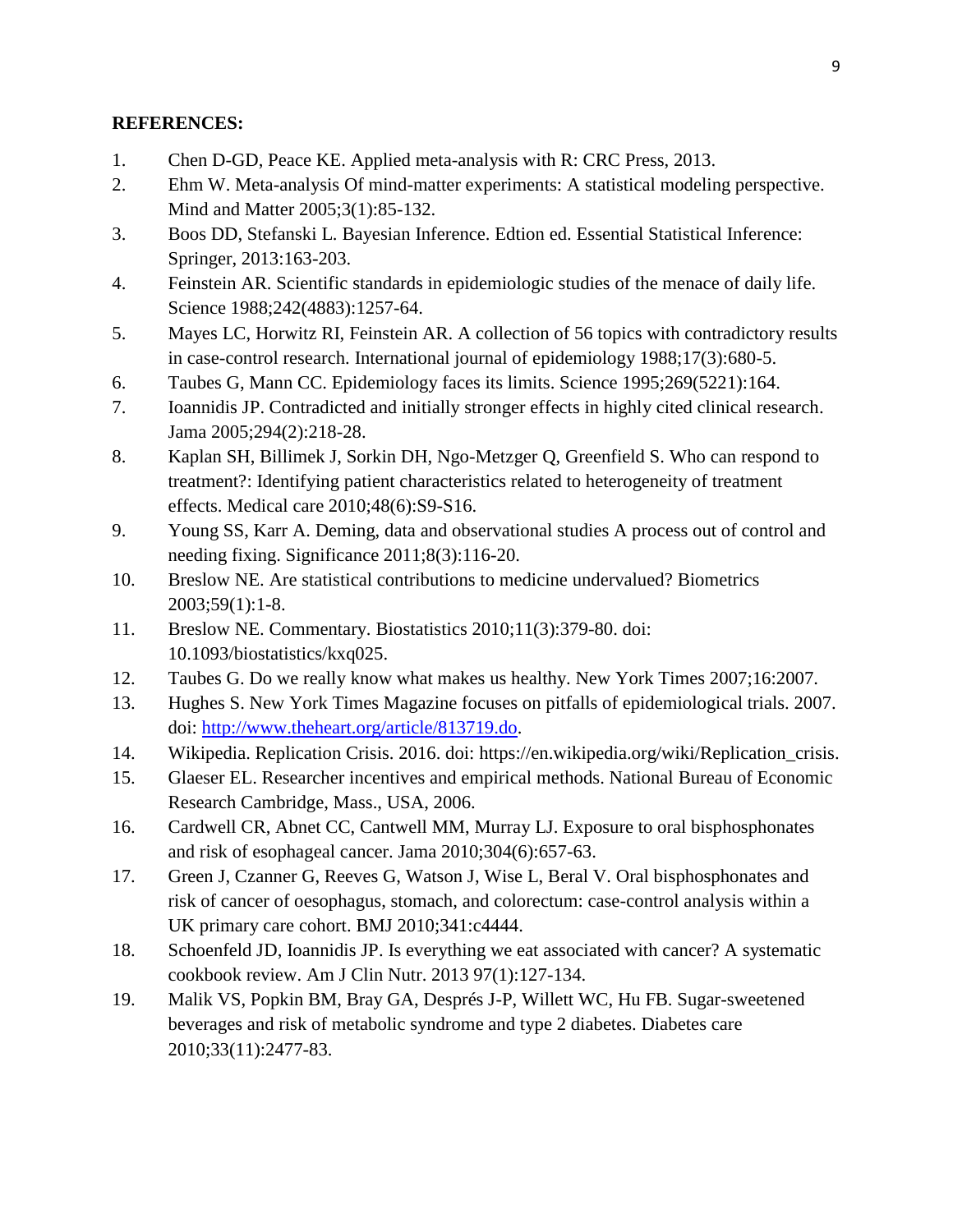- 20. Nettleton JA, Lutsey PL, Wang Y, Lima JA, Michos ED, Jacobs DR. Diet soda intake and risk of incident metabolic syndrome and type 2 diabetes in the Multi-Ethnic Study of Atherosclerosis (MESA). Diabetes care 2009;32(4):688-94.
- 21. Lutsey PL, Steffen LM, Stevens J. Dietary intake and the development of the metabolic syndrome. Circulation 2008;117(6):754-61.
- 22. Dhingra R, Sullivan L, Jacques PF, Wang TJ, Fox CS, Meigs JB, D'Agostino RB, Gaziano JM, Vasan RS. Soft drink consumption and risk of developing cardiometabolic risk factors and the metabolic syndrome in middle-aged adults in the community. Circulation 2007;116(5):480-8.
- 23. Montonen J, Järvinen R, Knekt P, Heliövaara M, Reunanen A. Consumption of sweetened beverages and intakes of fructose and glucose predict type 2 diabetes occurrence. The Journal of nutrition 2007;137(6):1447-54.
- 24. Paynter NP, Yeh H-C, Voutilainen S, Schmidt MI, Heiss G, Folsom AR, Brancati FL, Kao WL. Coffee and sweetened beverage consumption and the risk of type 2 diabetes mellitus the atherosclerosis risk in communities study. American journal of epidemiology 2006;164(11):1075-84.
- 25. Schulze MB, Manson JE, Ludwig DS, Colditz GA, Stampfer MJ, Willett WC, Hu FB. Sugar-sweetened beverages, weight gain, and incidence of type 2 diabetes in young and middle-aged women. Jama 2004;292(8):927-34.
- 26. Palmer JR, Boggs DA, Krishnan S, Hu FB, Singer M, Rosenberg L. Sugar-sweetened beverages and incidence of type 2 diabetes mellitus in African American women. Archives of internal medicine 2008;168(14):1487-92.
- 27. Bazzano LA, Li TY, Joshipura KJ, Hu FB. Intake of fruit, vegetables, and fruit juices and risk of diabetes in women. Diabetes care 2008;31(7):1311-7.
- 28. Odegaard AO, Koh W-P, Arakawa K, Mimi CY, Pereira MA. Soft Drink and Juice Consumption and Risk of Physician-diagnosed Incident Type 2 Diabetes The Singapore Chinese Health Study. American journal of epidemiology 2010:kwp452.
- 29. De Koning L, Malik VS, Rimm EB, Willett WC, Hu FB. Sugar-sweetened and artificially sweetened beverage consumption and risk of type 2 diabetes in men. The American journal of clinical nutrition 2011;93(6):1321-7.
- 30. Royston J. Algorithm AS 177: Expected normal order statistics (exact and approximate). Journal of the royal statistical society Series C (Applied statistics) 1982;31(2):161-5.
- 31. Blom G. Statistical estimates and transformed beta-variables. Almqvist & Wiksell, 1958.
- 32. Westfall PH, Young SS. Resampling-based Multiple Testing. Wiley, New York, NY.
- 33. Lander E, Knuglyak L. 1995. Genetic dissection of complex traits: guidelines for interpreting and reporting linkage results. Nat Genet 1995;11:241-7.
- 34. Harris R. 2017. Rigor Mortis: How Sloppy Science Creates Worthless Cures, Crushes Hopes, and Wastes Billions. Basic Books]
- 35. Chambers C. 2017. The Seven Deadly Sins of Psychology: A Manifesto for Reforming the Culture of Scientific Practice. Princeton University Press.]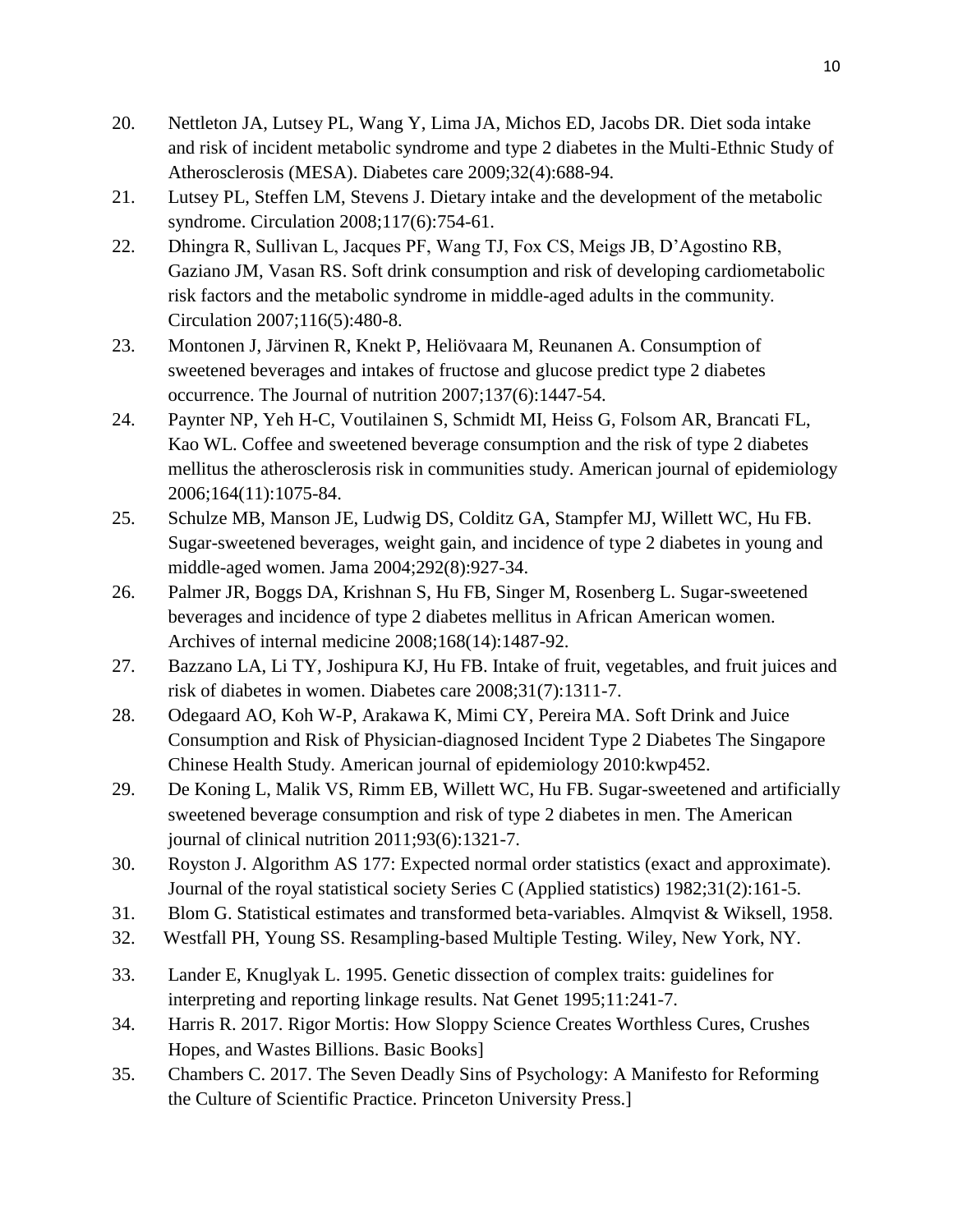- 36. Schweder T, Spjøtvoll E. Plots of p-values to evaluate many tests simultaneously. Biometrika 1982;69(3):493-502.
- 37. Young SS, Bang H, Oktay K. (2009) Cereal-induced gender selection? Most likely a multiple testing false positive. Proc. Roy Soc B, 276: 1211–1212.
- 38. Kabat GC. Getting Risk Right: Understanding the Science of Elusive Health Risks: Columbia University Press, 2016.
- 39. Kuhn TS. 1962. The Structure of Scientific Revolutions, 3rd edition, The University of Chicago Press.]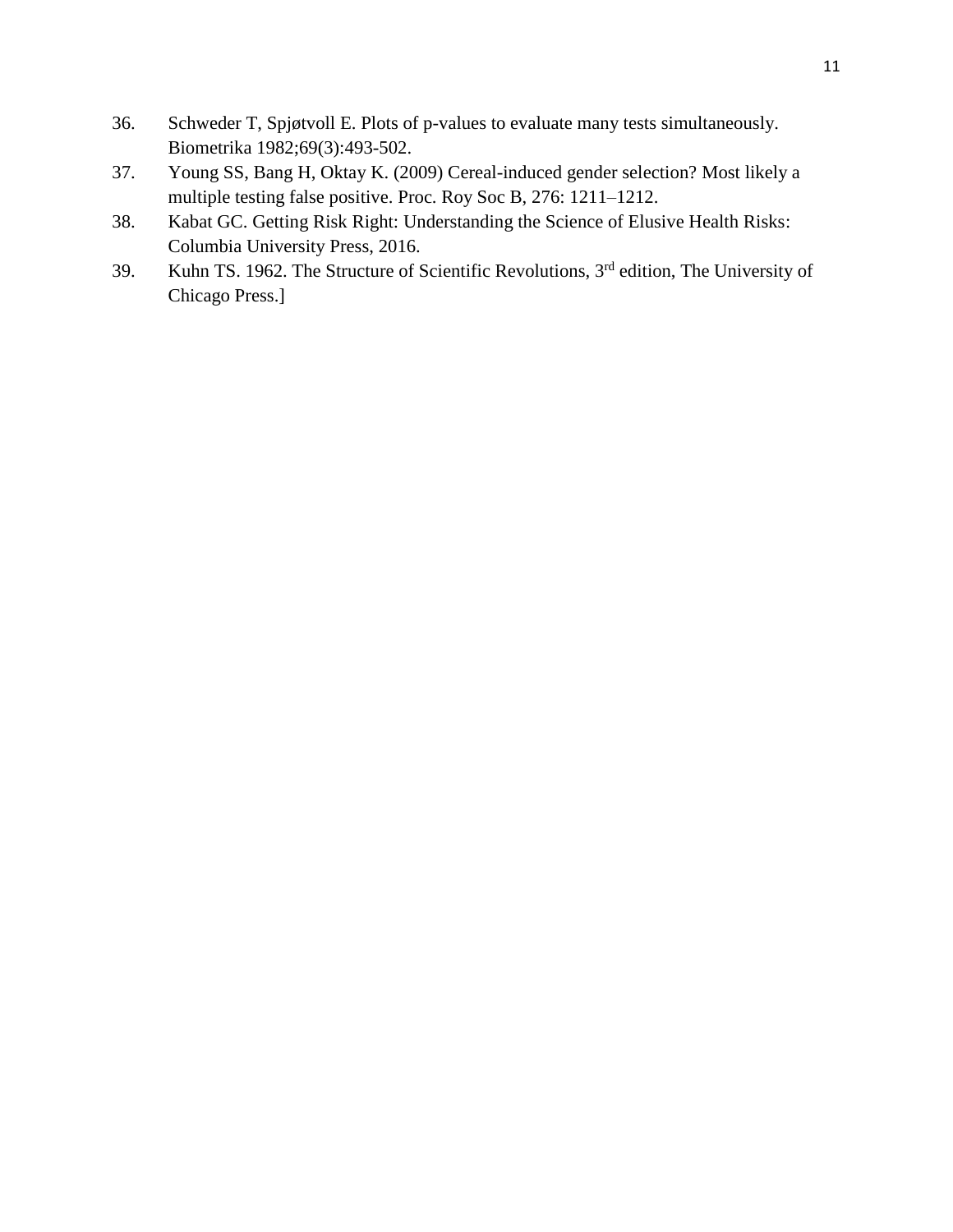## **ACKNOWLEDGMENTS:**

Karl Peace substantially contributed to design of the study, analysis of the data, writing the manuscript as well as major editing of the manuscript.

JingJing Yin contributed to design of the study, analysis of the data, writing the manuscript as well as major editing of the manuscript.

Haresh Rochani contributed to the design of the study, analysis of the data, writing the manuscript as well as major editing of the manuscript.

Sarbesh Pandeya contributed to the design of the study and analysis of the data.

Stanley Young contributed to design of the study, analysis of the data, writing the manuscript as well as major editing of the manuscript.

We also would like to thank our students, Kotwoallama Reine Zerbo, Patrick Chang and Yi Hao who helped in data extraction process for this paper.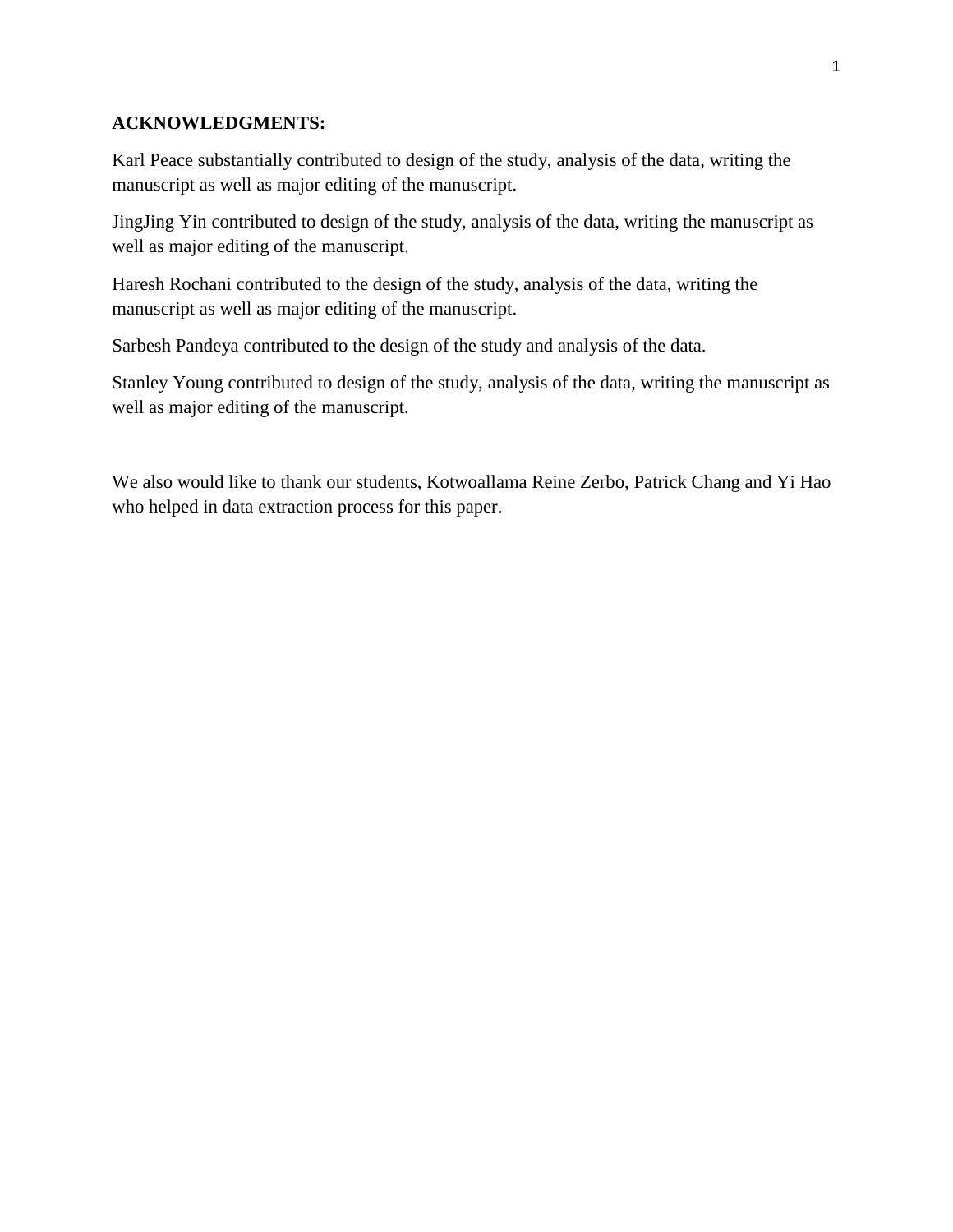| Table 1: Review of Sample Size for 10 Primary papers |  |  |  |  |
|------------------------------------------------------|--|--|--|--|
|------------------------------------------------------|--|--|--|--|

|                            | <b>Overall</b> |                                                                                 |
|----------------------------|----------------|---------------------------------------------------------------------------------|
|                            | <b>Sample</b>  |                                                                                 |
| <b>Paper ID</b>            | <b>Size</b>    | <b>Sample Size per Group</b>                                                    |
|                            |                | Rare or never: 2961, >rare/never but < 1 servings per week: 455,                |
| Nettleton et al. (2009)    | 6,814          | $\ge$ 1 servings/week to < 1 servings/day: 914, $\ge$ 1 serving/day: 681        |
| Lutsey et al. $(2008)$     | 9,514          | Men: 4197, Women: 5317                                                          |
|                            |                | <1 soft drinks per day: 5840, 1 soft drinks per day: $1918$ , $>= 2$ soft       |
| Dhingra et al. (2007)      | 8,997          | drinks per day: 1239                                                            |
|                            |                | 1st quartiles: 1076, 2nd quartile: 1076, 3rd quartile: 1076, 4th                |
| Montonen et al. (2007)     | 4,304          | quartile: 1076                                                                  |
| Paynter et al. (2006)      | 12,204         | Men: 5414, Women: 6790                                                          |
|                            |                | For 1991, <1/mo: 49203, 1-4/mo: 23398, 2-6/wk: 9950, <1/d: 8698;                |
|                            |                | For 1991-1995, $\lt=1$ /wk: 38737, $\gt=1/d$ : 2366, $\lt=1$ /wk to $\gt=1/d$ : |
| Schulze et al. (2004)      | 91,249         | 1007, $>=1/d$ tp $<=1/wk$ : 1020                                                |
|                            |                | Soft drinks per week: <1: 25971, 2-6: 10521, >=1: 7468; Fruit                   |
| Palmer et al. (2008)       | 43,960         | Drinks per Week : <1: 15455, 2-6: 13722, >=1: 13644                             |
|                            |                | quintile 1: 14573, quintile 2: 14408, , quintile 3: 14337, , quintile 4:        |
| Bazzano et al. (2008)      | 71,346         | 14118, , quintile 5: 13913                                                      |
|                            |                | Soft drink consumption: almost never: 32060, 1-3/Month: 4514,                   |
|                            |                | 1/week: 2389, 2-3/week: 4617; Juice Consumption: almost never:                  |
| Odegaard et al. (2010)     | 43,580         | 35719, 1-3/Month: 4399, 1/week: 1791, 2-3/week: 1671                            |
|                            |                | Sugar Sweetened beverages: Q1: 13675, Q2: 5022, Q3: 11729, Q4:                  |
|                            |                | 9963; Artificially sweetened beverages: Q1: 18442, Q2: 2681, Q3:                |
| De Koning et al. (2010)    | 40,389         | 9448, Q4: 9818                                                                  |
| <b>Across all articles</b> | 332,357        | Number of Groups: 2,2,3,(3,3),4,(4,4),(4,4),(4,4),5                             |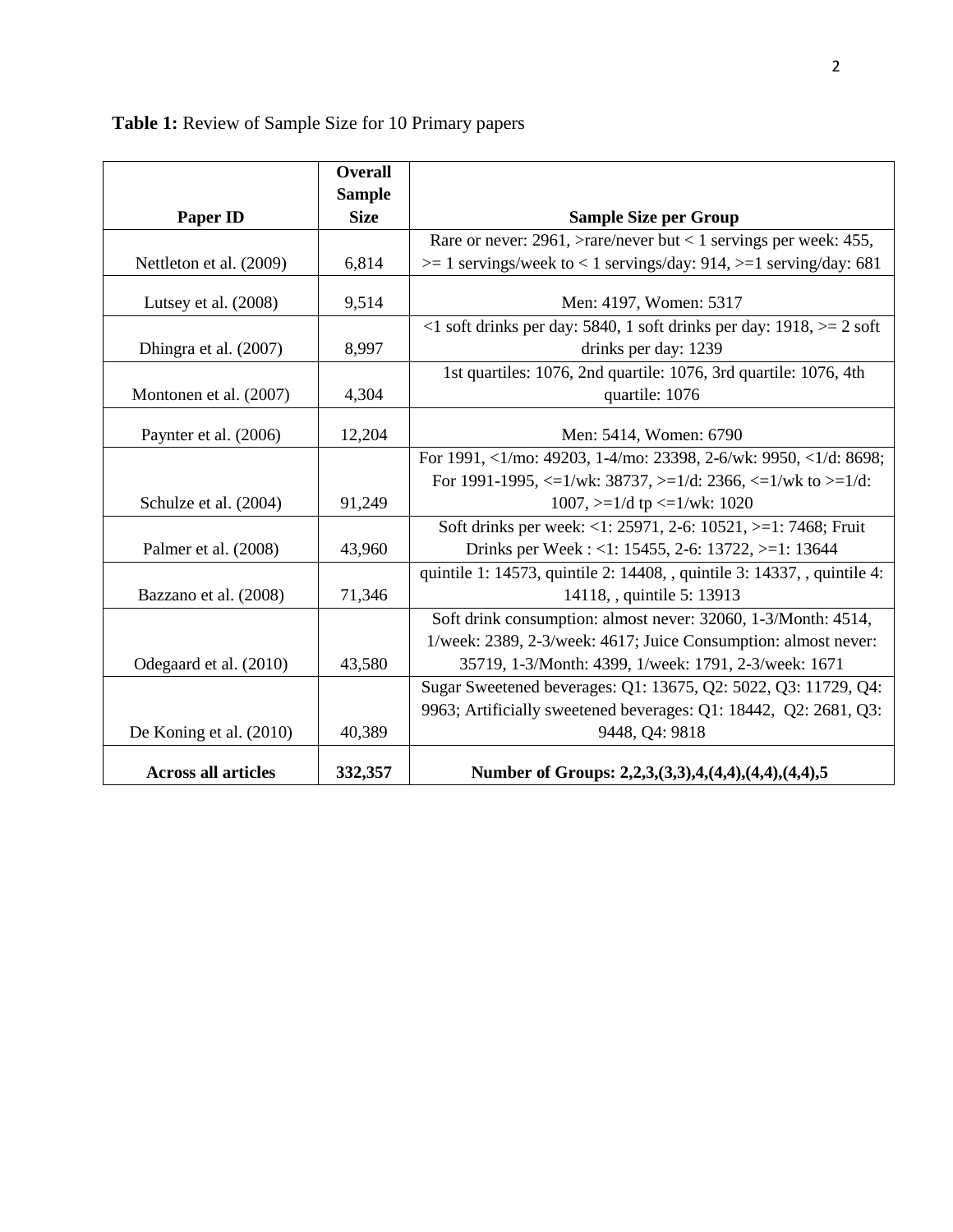|                   |                 | $\mathbf{r}$ $\mathbf{r}$<br><b>Largest RR</b> |                 | <b>Multiplicity</b> |                       |
|-------------------|-----------------|------------------------------------------------|-----------------|---------------------|-----------------------|
|                   | <b>Smallest</b> | (Hazard                                        | Largest         | <b>Adjustment</b>   |                       |
| <b>Paper ID</b>   | p-value         | ratio)                                         | RR: CI          | for p-values        | <b>Funding Source</b> |
|                   |                 |                                                |                 |                     |                       |
| Nettleton et al.  |                 |                                                |                 |                     |                       |
| (2009)            | < 0.001         | 2.2                                            | $(1.1-4.51)$    | N <sub>o</sub>      | Government            |
|                   |                 |                                                |                 |                     |                       |
| Lutsey et al.     |                 |                                                |                 |                     |                       |
| (2008)            | < 0.001         | 1.34                                           | $(1.24 - 1.44)$ | N <sub>o</sub>      | Government            |
|                   |                 |                                                |                 |                     |                       |
| Dhingra et al.    |                 |                                                |                 |                     | Government and        |
| (2007)            | < 0.0001        | 2.31                                           | $(1.77 - 3.01)$ | N <sub>o</sub>      | Non-government        |
|                   |                 |                                                |                 |                     |                       |
| Montonen et al.   |                 |                                                |                 |                     |                       |
| (2007)            | < 0.001         | 5.06                                           | $(1.87 - 3.71)$ | N <sub>o</sub>      | Unfunded              |
|                   |                 |                                                |                 |                     |                       |
| Paynter et al.    |                 |                                                |                 |                     |                       |
| (2006)            | < 0.01          | 1.23                                           | $(0.93 - 1.62)$ | N <sub>o</sub>      | Government            |
|                   |                 |                                                |                 |                     |                       |
| Schulze et al.    |                 |                                                |                 |                     |                       |
| (2004)            | < 0.001         | 2.31                                           | $(1.55 - 3.45)$ | N <sub>o</sub>      | Government            |
|                   |                 |                                                |                 |                     |                       |
| Palmer et al.     |                 |                                                |                 |                     |                       |
| (2008)            | 0.001           | 1.51                                           | $(1.31 - 1.75)$ | N <sub>o</sub>      | Government            |
|                   |                 |                                                |                 |                     |                       |
| Bazzano et al.    |                 |                                                |                 |                     |                       |
| (2008)            | < 0.001         | 4.47                                           | $(2.35 - 7.66)$ | N <sub>o</sub>      | Government            |
|                   |                 |                                                |                 |                     |                       |
| Odegaard et al.   |                 |                                                |                 |                     |                       |
| (2010)            | < 0.0001        | 1.7                                            | $(1.34 - 2.16)$ | No                  | Government            |
|                   |                 |                                                |                 |                     |                       |
| De Koning et al.  |                 |                                                |                 |                     |                       |
| (2010)            | < 0.01          | 1.94                                           | $(1.75 - 2.14)$ | N <sub>o</sub>      | Government            |
| <b>Across all</b> | < 0.0001        |                                                |                 |                     |                       |
| articles          | $-0.01$         | $1.23 - 5.06$                                  |                 |                     | 90% Government        |

**Table 2:** P-values, Relative Risks, Multiplicity Adjustment & Funding Source for 10 Primary papers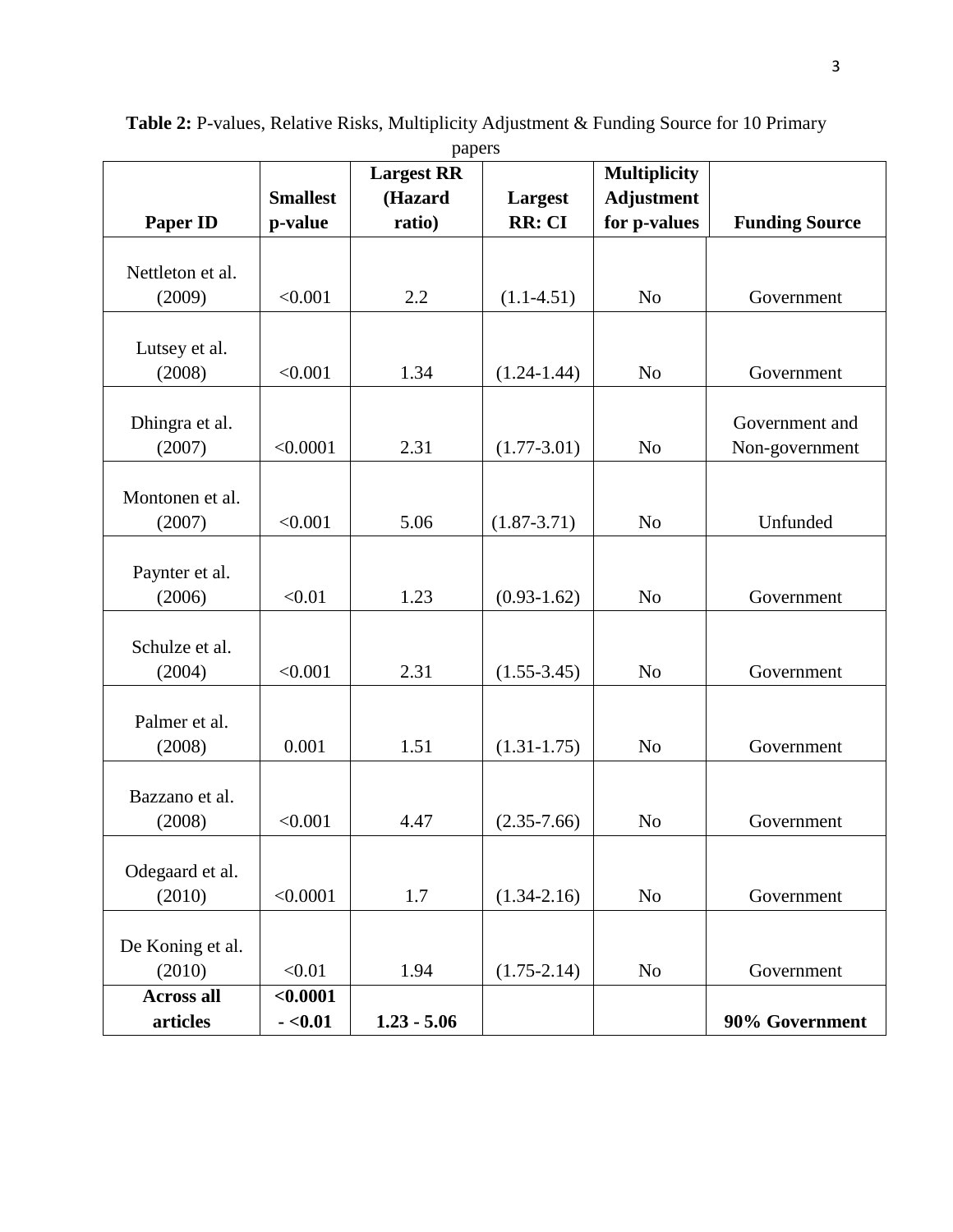| <b>Primary papers</b> | <b>Primary papers</b> | <b>Outcomes</b> | <b>Predictors</b> | <b>Covariates</b> | <b>Space Size</b> |
|-----------------------|-----------------------|-----------------|-------------------|-------------------|-------------------|
|                       | <b>Journals</b>       |                 |                   |                   |                   |
| Nettleton et al.      | Diabetes Care 2009    | $\overline{2}$  | $\mathbf{1}$      | 3                 | 24                |
| Lutsey et al.         | Circulation 2008      | $\mathbf{1}$    | $\overline{2}$    | $\overline{4}$    | 32                |
| Dhingra et al.        | Circulation 2007      | $\overline{7}$  | 1                 | 10                | 7,168             |
| Montonen et al.       | <b>J</b> Nutr 2007    | $\mathbf{1}$    | 5                 | $\theta$          | 5                 |
| Paynter et al.        | Am J Epidem 2006      | $\mathbf{1}$    | $\overline{2}$    | $\theta$          | $\overline{2}$    |
| Schulze et al.        | <b>JAMA 2004</b>      | $\overline{2}$  | $\mathbf{1}$      | $\overline{2}$    | 8                 |
| Palmer et al.         | Arch Intern Med 2008  | $\mathbf{1}$    | 1                 | $\overline{2}$    | $\overline{4}$    |
| Bazzano et al.        | Diabetes Care 2008    | 1               | 3                 | $\overline{0}$    | 3                 |
| Odegaard et al.       | Am J Epidem 2010      | $\mathbf{1}$    | $\overline{2}$    | $\overline{2}$    | 8                 |
| de Koning             | Am J Epidem 2011      | $\mathbf{1}$    | 3                 | 10                | 12,288            |

**Table 3:** Search space Size of 10 Primary papers based on **Abstracts**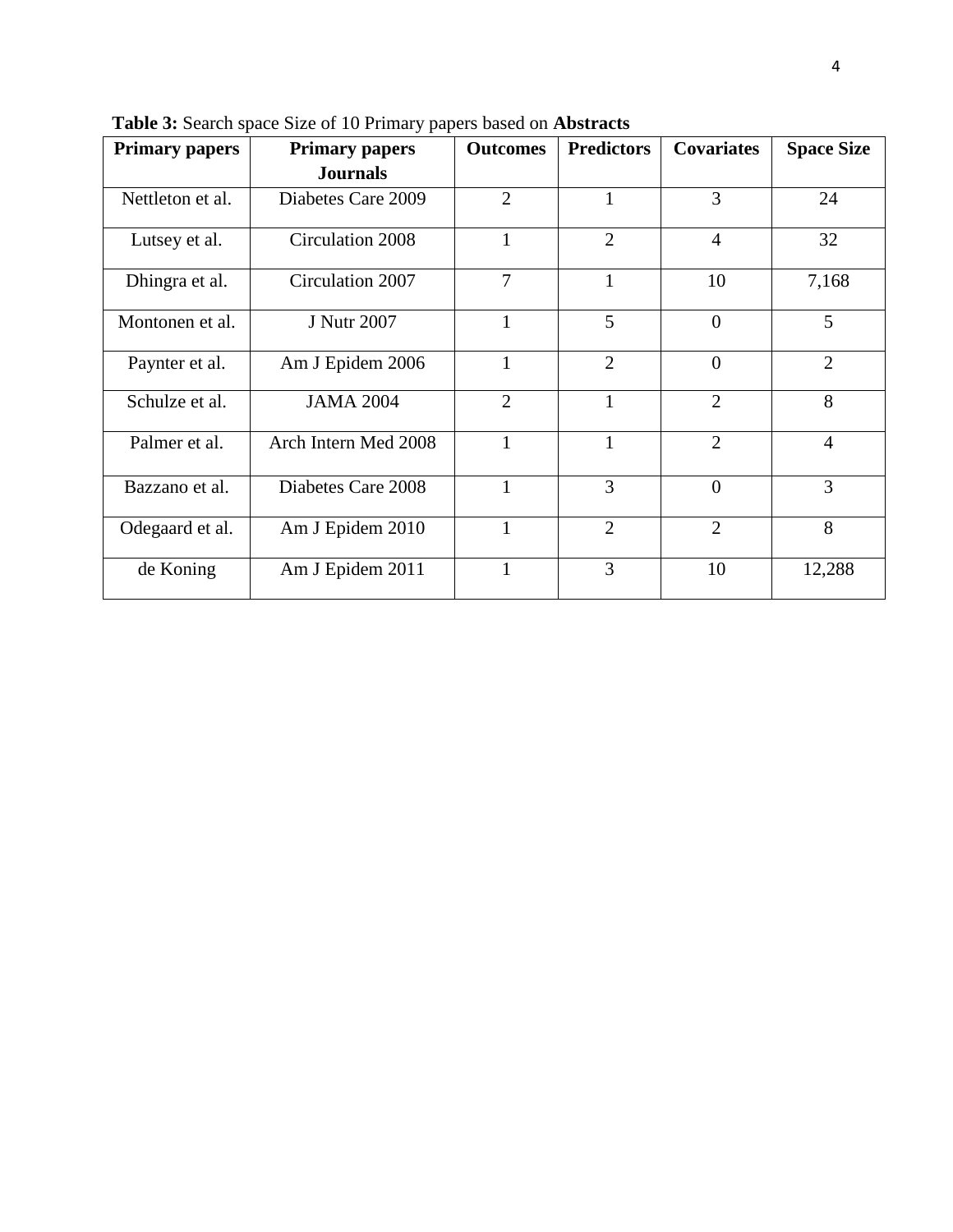| <b>Primary papers</b> | <b>Primary papers</b> | <b>Outcomes</b> | <b>Predictors</b> | <b>Covariates</b> | <b>Space Size</b> |
|-----------------------|-----------------------|-----------------|-------------------|-------------------|-------------------|
|                       | <b>Journals</b>       |                 |                   |                   |                   |
| Nettleton et al.      | Diabetes Care 2009    | $\overline{2}$  | $\overline{2}$    | 15                | 196,608           |
| Lutsey et al.         | Circulation 2008      |                 | $\overline{2}$    | 14                | 32,678            |
| Dhingra et al.        | Circulation 2007      | 7               | $\mathbf{1}$      | 24                | 117, 117, 952     |
| Montonen et al.       | <b>J</b> Nutr 2007    | 1               | 12                | 15                | 392,396           |
| Paynter et al.        | Am J Epidem 2006      |                 | $\overline{2}$    | 14                | 32,678            |
| Schulze et al.        | <b>JAMA 2004</b>      | $\overline{2}$  | 3                 | $9 \pmod{1}$      | 3,072             |
| Palmer et al.         | Arch Intern Med 2008  | $\overline{2}$  | 3                 | 15                | 196,608           |
| Bazzano et al.        | Diabetes Care 2008    |                 | 5                 | 13                | 40,960            |
| Odegaard et al.       | Am J Epidem 2010      | $\overline{2}$  | $\overline{2}$    | 16                | 262,144           |
| de Koning             | Am J Epidem 2011      | 1               | 3                 | 24                | 6,291,456         |

**Table 4:** Space Size of 10 Primary papers based on **Texts of Papers**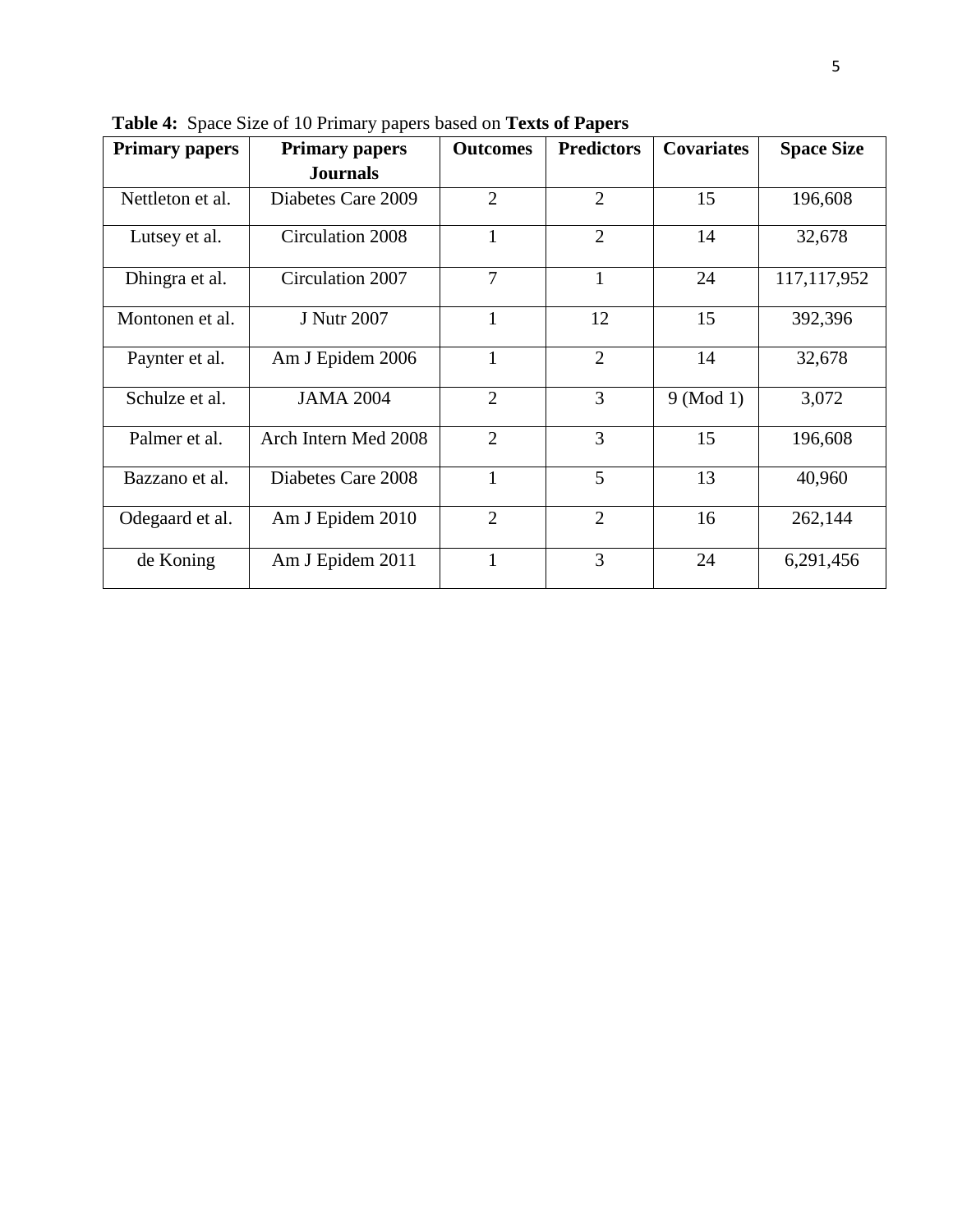| $\mathbf N$ | <b>Exp. Value of largest Order Statistic</b> | <b>P-Value</b> |
|-------------|----------------------------------------------|----------------|
| 10          | 1.53875                                      | 0.12211        |
| 20          | 1.86748                                      | 0.06976        |
| 30          | 2.04276                                      | 0.04952        |
| 40          | 2.16078                                      | 0.03864        |
| 50          | 2.24907                                      | 0.03181        |
| 60          | 2.31928                                      | 0.02709        |
| 70          | 2.37736                                      | 0.02364        |
| 80          | 2.42677                                      | 0.02099        |
| 90          | 2.46970                                      | 0.01890        |
| 100         | 2.50759                                      | 0.01720        |
| 125         | 2.58634                                      | 0.01407        |
| 150         | 2.64925                                      | 0.01194        |
| 175         | 2.70148                                      | 0.01038        |
| 200         | 2.74604                                      | 0.00919        |
| 225         | 2.78485                                      | 0.00826        |
| 250         | 2.81918                                      | 0.00750        |
| 300         | 2.87777                                      | 0.00635        |
| 350         | 2.92651                                      | 0.00551        |
| 400         | 2.96818                                      | 0.00487        |
| 1000        | 3.24144                                      | 0.00119        |
| 5000        | 3.67755                                      | 0.00024        |

**Table 5:** Sample size, Expected value of largest Order Statistics and corresponding P-Values. Note that the value of the largest order statistics for N of 1000 and 5000 was computed using a formula of Blom (1958).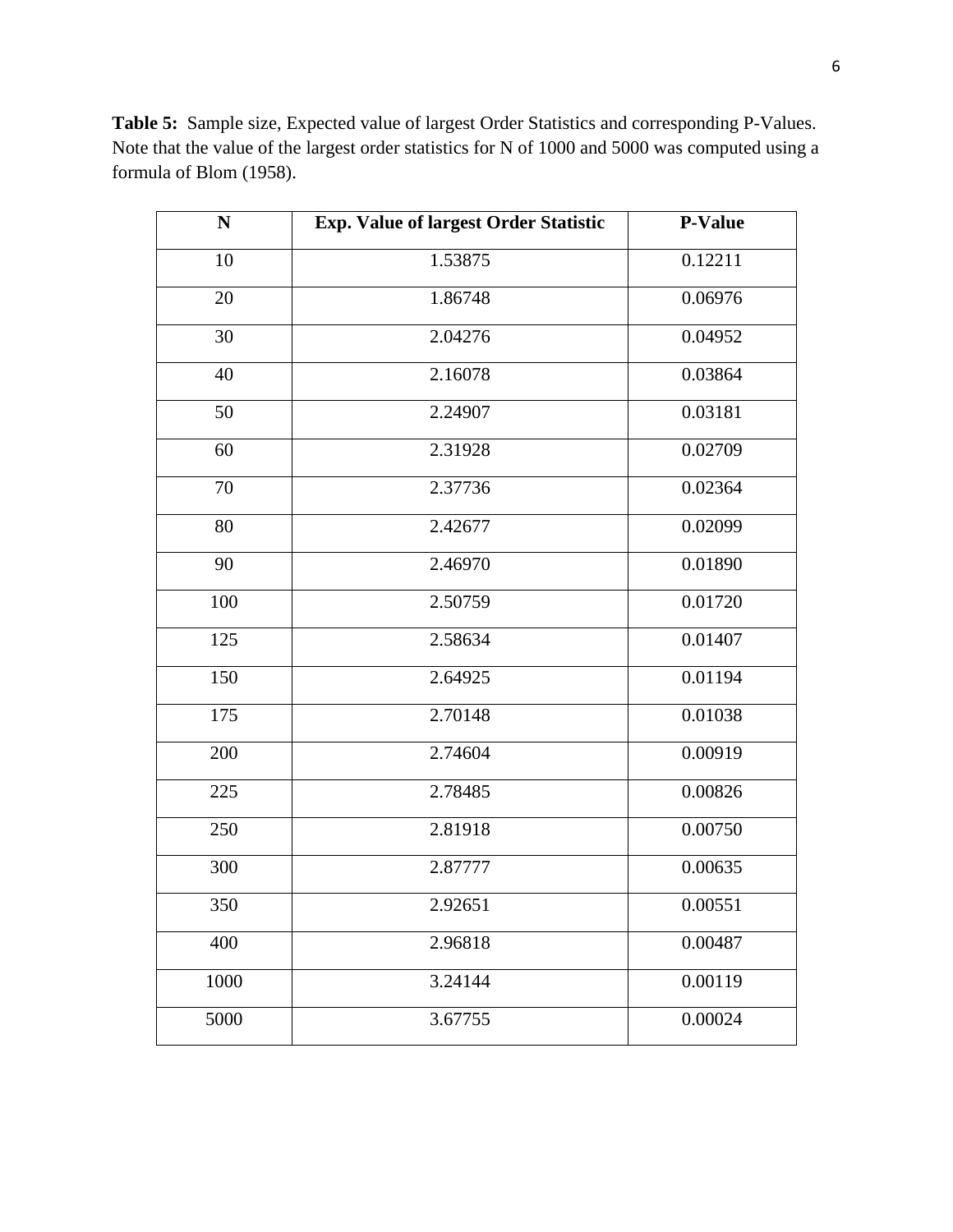| <b>Ref</b>               | <b>Sig</b>       | $\mathbf{R}$ | <b>CLL</b> | <b>CLH</b> | <b>Beta</b> | <b>BetaSE</b> | ${\bf Z}$ | <b>Prob</b> | <b>AdjFactor</b> | AdjP  |
|--------------------------|------------------|--------------|------------|------------|-------------|---------------|-----------|-------------|------------------|-------|
| Nettleton<br>et al.      | 0.05             | 0.86         | 0.62       | 1.17       | $-0.151$    | 0.162         | $-0.931$  | 0.8241      | 116736           | 1.000 |
| Lutsey et<br>al.         | $p-$<br>val      | 1.09         | 0.99       | 1.19       | 0.086       | 0.047         | 1.836     | 0.0332      | 540672           | 1.000 |
| Dhingra et<br>al.        | CL<br>95%        | 1.39         | 1.21       | 1.59       | 0.329       | 0.070         | 4.726     | < 0.0001    | 244              | 0.000 |
| Montonen<br>et al.       | CL<br>95%        | 1.67         | 0.98       | 2.87       | 0.513       | 0.274         | 1.871     | 0.0307      | 102400           | 1.000 |
| Paynter et<br>al.        | CL<br>95%        | 1.17         | 0.92       | 1.39       | 0.122       | 0.157         | 1.491     | 0.0679      | 244              | 1.000 |
| Schulze et<br>al.        | 0.05             | 1.83         | 1.42       | 2.36       | 0.604       | 0.130         | 4.663     | < 0.0001    | 2179072          | 1.000 |
| Palmer et<br>al.         | CL<br>95%        | 1.24         | 1.06       | 1.45       | 0.215       | 0.080         | 2.692     | 0.0036      | 2228224          | 1.000 |
| <b>Bazzano</b><br>et al. | <b>CL</b><br>95% | 1.31         | 0.99       | 1.74       | 0.270       | 0.144         | 1.877     | 0.0303      | 11264            | 1.000 |
| Odegaard<br>et al.       | CL<br>95%        | 1.42         | 1.25       | 1.62       | 0.351       | 0.066         | 5.301     | < 0.0001    | 1351680          | 0.078 |
| de Koning                | 0.05             | 1.14         | 1.03       | 1.28       | 0.131       | 0.055         | 2.364     | 0.0090      | 8384             | 1.000 |
| Nettleton<br>et al.*     | 0.05             | 1.15         | 0.92       | 1.42       | 0.140       | 0.111         | 1.262     | 0.1034      | 116736           | 1.000 |

**Table 6**: Risk Ratios, Confidence Limits taken from Table 1 of Malik et al. 2010. Z-tests, pvalues, adjustment factors and adjusted p-values were computed.

\*This was not included in the pool of ten primary papers that but was reported by Malik. Et al (2010).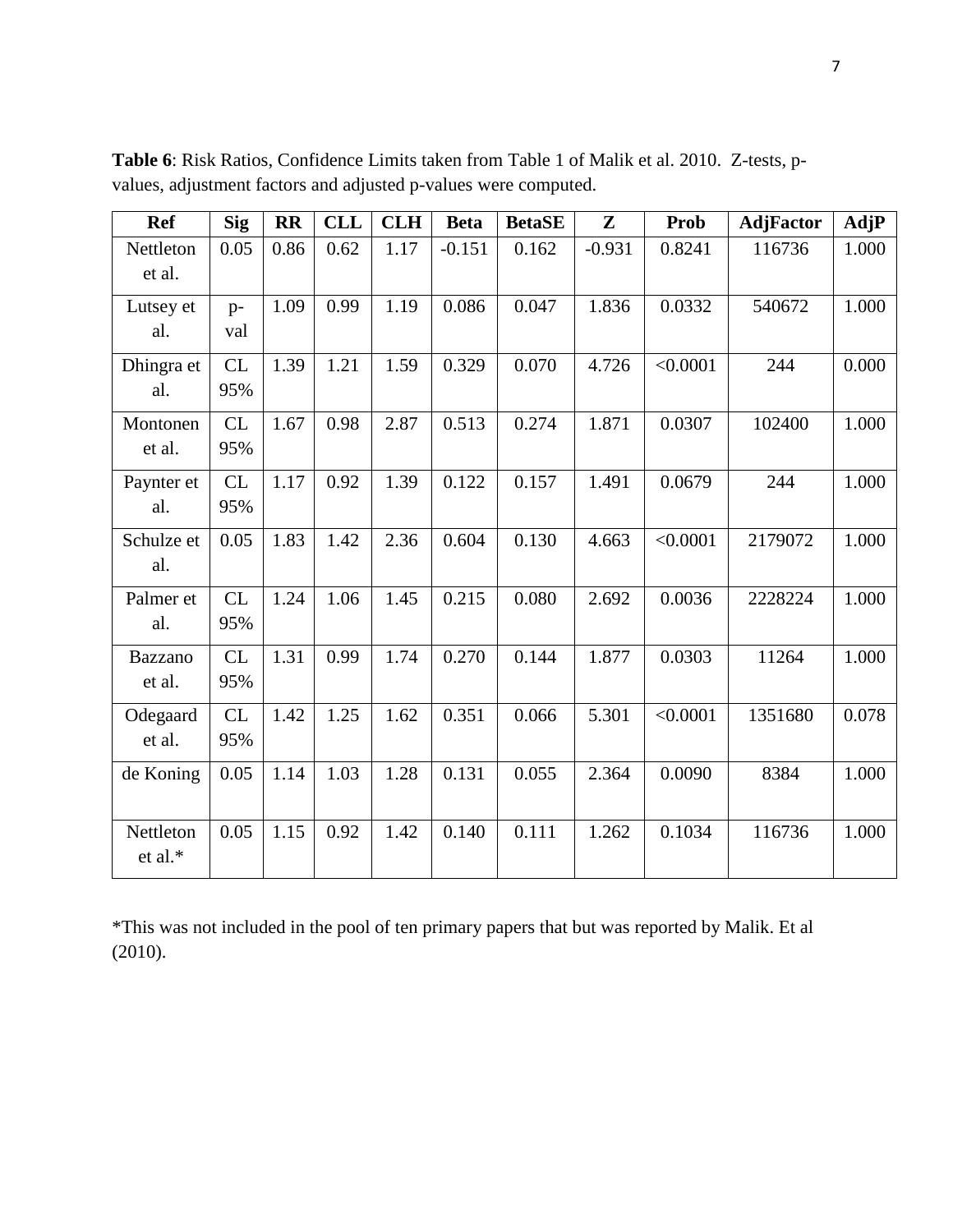**Table 7:** Number of foods, FFQ, considered in each primary paper, the Total number of covariates. TCovars, the number of groupings used for predictors and the type of statistical testing – based on Table 1 of Malik. Also given are the number of p-values reported, #Tests, derived by counting in each primary paper.

| <b>Ref</b>  | <b>FFQ</b> | <b>TCovars</b> | #groups        | <b>Method</b>          | #Tests |
|-------------|------------|----------------|----------------|------------------------|--------|
| Nettleton * | 114        | 10             | 4              | Trend, Each vs control | 88     |
|             |            |                |                |                        |        |
| Lutsey      | 66         | 13             | 5              | Trend, Each vs control | 85     |
| Dhingra     | 61         | $\overline{2}$ | 3              | Trend, Each vs control | 101    |
| Montonen    | 100        | 10             | $\overline{4}$ | Trend, Each vs control | 63     |
| Paynter     | 61         | $\overline{2}$ | 5              | Trend, Each vs control | 60     |
| Schulze     | 133        | 14             | $\overline{4}$ | Trend, Each vs control | 54     |
| Palmer      | 68         | 15             | 3              | Trend, Each vs control | 87     |
| Bazzano     | 88         | 7              | 5              | Trend, Each vs control | 114    |
| Odegaard    | 165        | 13             | $\overline{4}$ | Trend, Each vs control | 50     |
| de Koning   | 131        | 6              | 4              | Trend, Each vs control | 84     |

\*This was not included in the pool of ten primary papers but was reported by Malik, et al (19). His references are given as our references (20-29).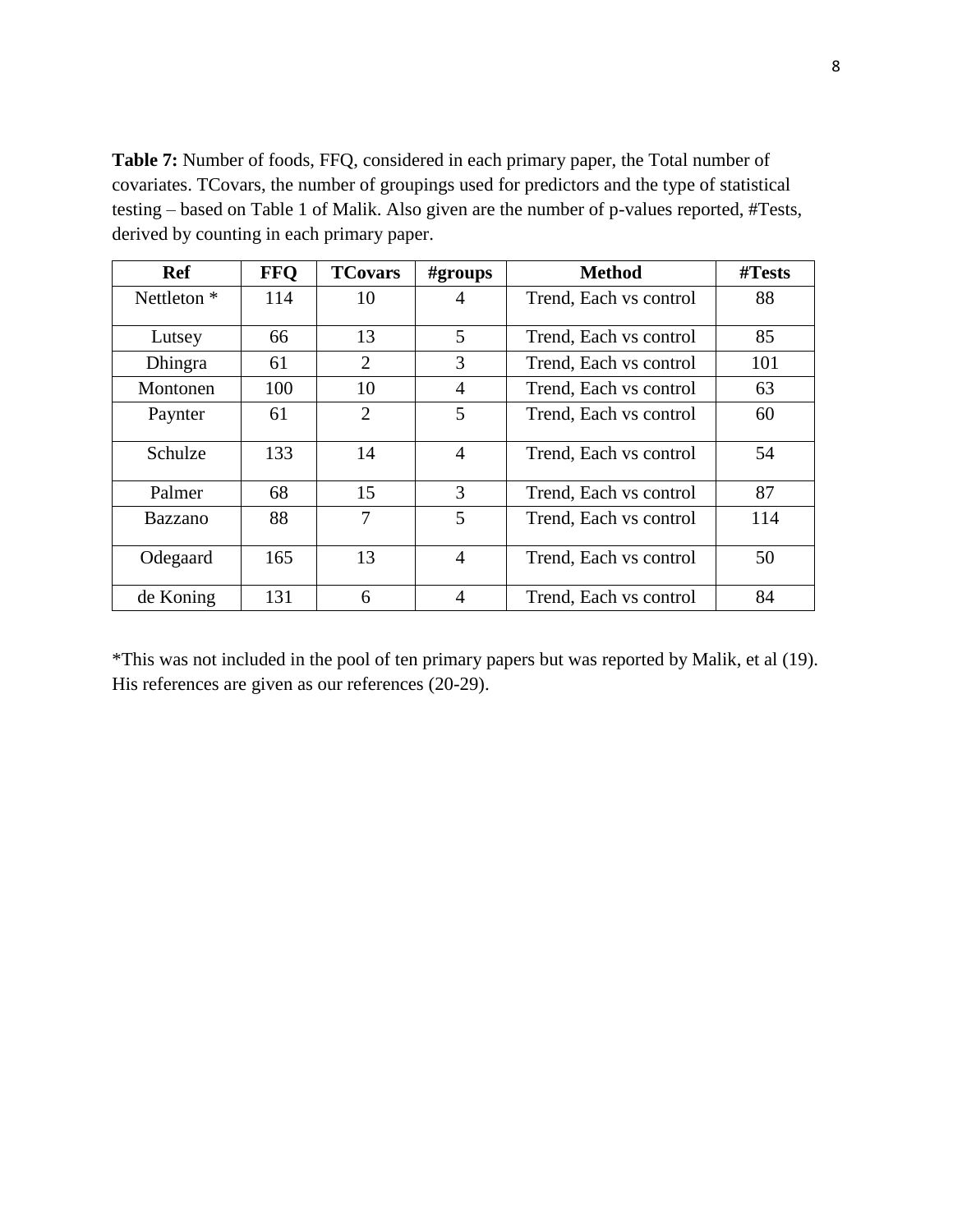## **Appendix: Protocol V02: MMA Study**

**Note:** Sections of Protocol V01 were rewritten upon discovering that the Malik et al paper had only 10 non-overlapping primary papers.

**Co-PI:** Karl Peace, Jiann-Ping Hsu College of Public Health, Georgia Southern University, [kepeace@georgiasouthern.edu](mailto:kepeace@georgiasouthern.edu)

**Co-PI:** Stan Young, CGStat, [genetree@bellsouth.net](mailto:genetree@bellsouth.net)

**Background:** For many nutritional questions randomized trials are not available so observational studies are conducted. It is common to gather a number of observational studies related to a question. The individual studies are evaluated and summary results from the studies are combined using what is called meta-analysis methods.

**Idea:** Our study is to evaluate the reliability of a nutritional meta-analysis study by examining the statistical reliability of the underlying studies.

The meta-analysis study of Malik, et al. (19) was selected for study. Within the paper there appeared to be 11 cited base studies. However, upon examination of Dr. Young, one appeared a replicate. Hence only the 10 non-overlapping primary papers were reviewed and contained data for extraction.

## **Objectives:**

- a. Determine the size of the analysis search space for each observational base study of a meta-analysis.
- b. Determine if uncorrected summary statistics invalidate meta-analysis claims.

**Study Population:** Primary papers from a meta-analysis paper of observational studies.

**Locating studies:** Reference list from the meta-analysis paper

## **Screening and Evaluation Methods:**

- a. Read meta-analysis and primary papers.
- b. Fill in Data Extraction Form
- **c.** Ask for data access.

## **Operation:**

Two teams will be formed, each consisting of an Assistant Professor of Biostatistics, a DrPH student and a Master's level student. Membership of the teams will be determined randomly.

The 10 primary papers will be randomly assigned in balanced fashion to the two teams. Each team will review and extract data from the assigned 5 papers during period 1. The 5 papers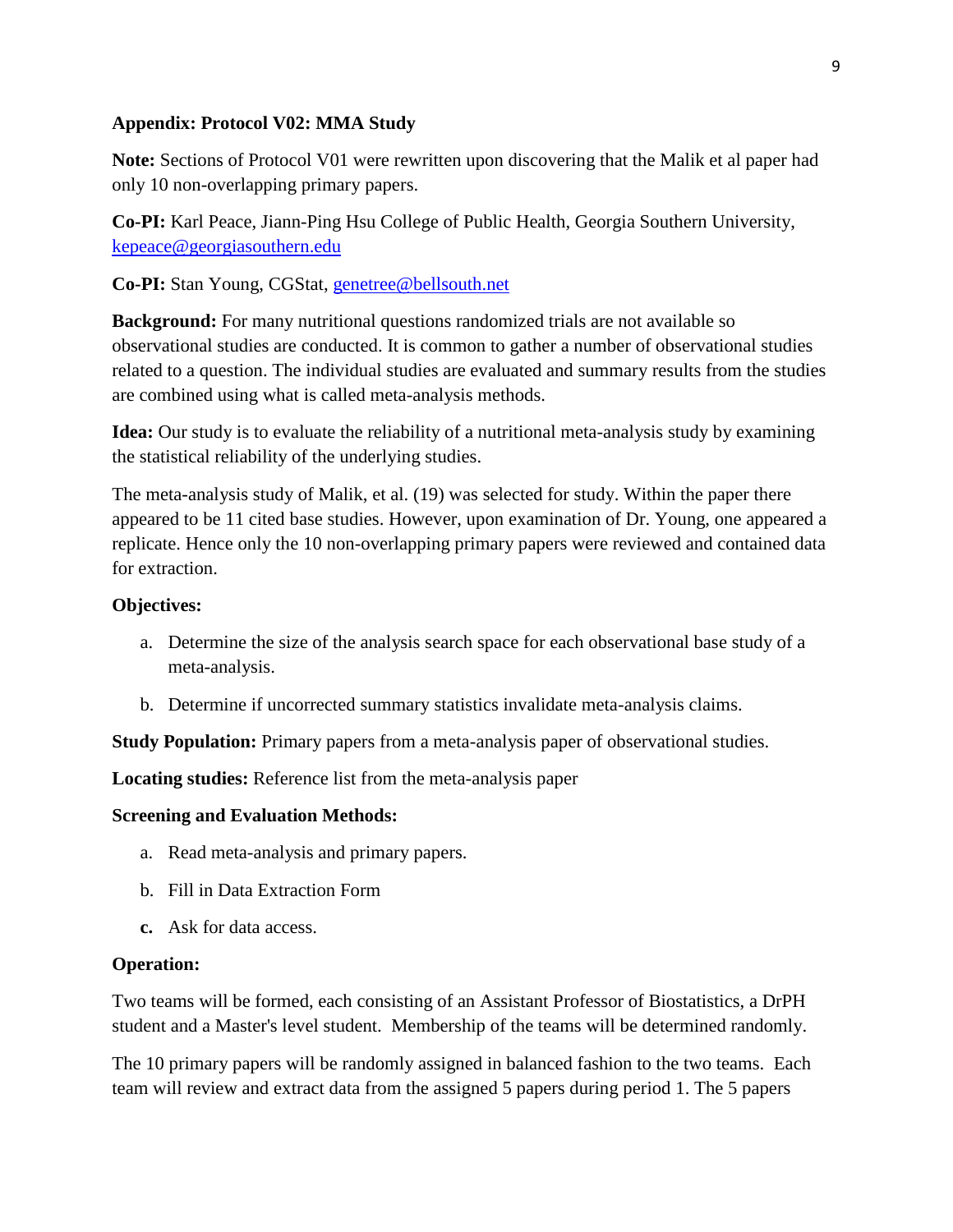reviewed by Team 1 will then be crossed over to Team 2 for review and data extraction and vice versa. Differences in extraction results between the two teams will be resolved by the Co-PIs. A final Data Extraction Form will be completed for each paper. All Data Extraction Forms will be posted to the study folder on the Google drive in PDF format.

The search space will be computed for each primary paper as:

#outcomes x #predictors  $x \, 2^c$ , where c is the number of covariates in the final model.

**Results:** The summary results for a paper will be considered unreliable if the search space is greater than 100 or if #outcomes x #predictors is greater than 10. The meta-analysis paper will be considered unreliable if over ¼ if the primary papers are considered unreliable.

## **References:**

To minimize print space, the Malik et al paper is **reference 19** and the 10 primary papers are **references 20-29** of the References section of the manuscript.